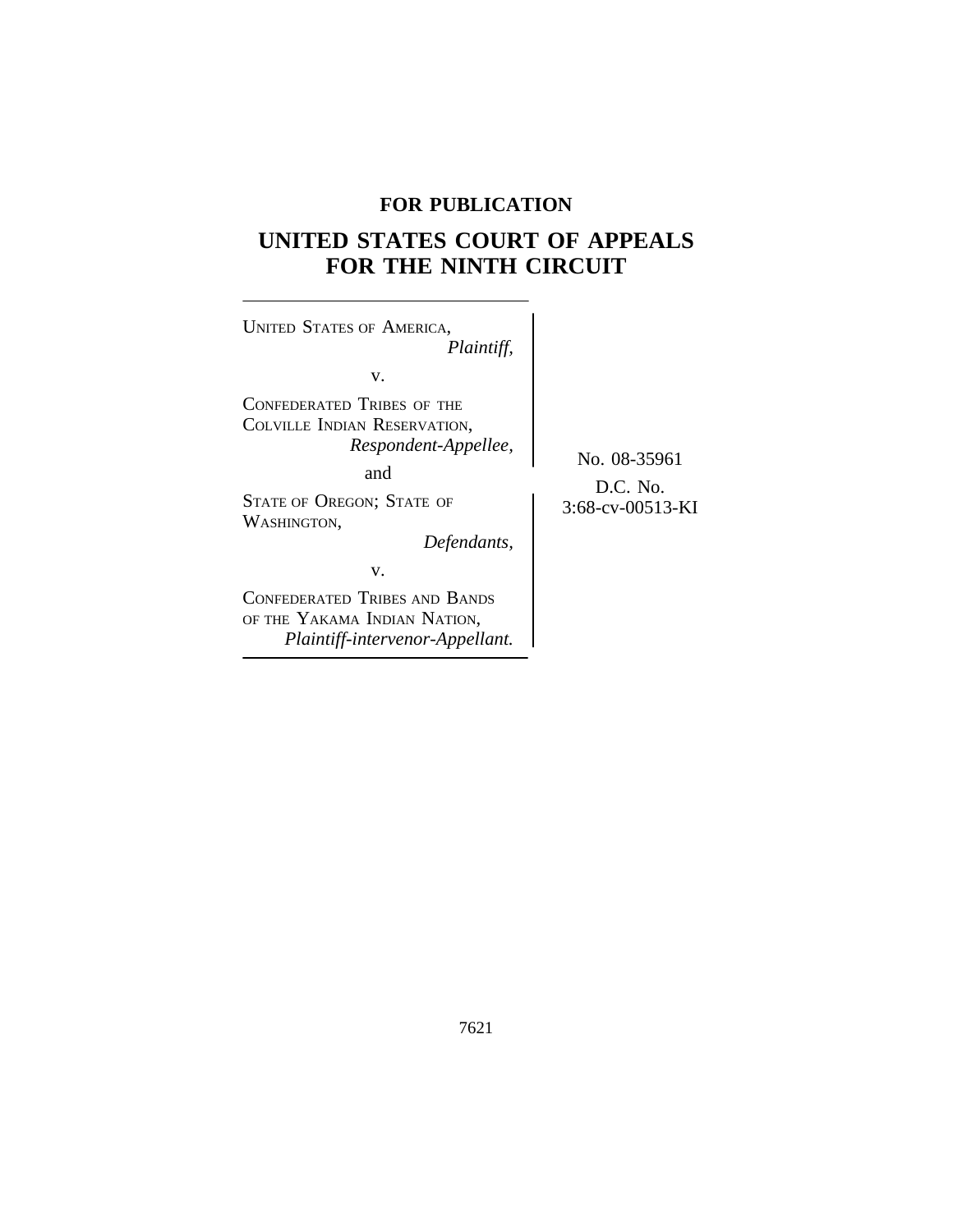

Appeal from the United States District Court for the District of Oregon Garr M. King, Senior District Judge, Presiding

> Argued and Submitted March 2, 2010—Portland, Oregon

> > Filed May 27, 2010

Before: Richard A. Paez, Richard C. Tallman, and Milan D. Smith, Jr., Circuit Judges.

Opinion by Judge Tallman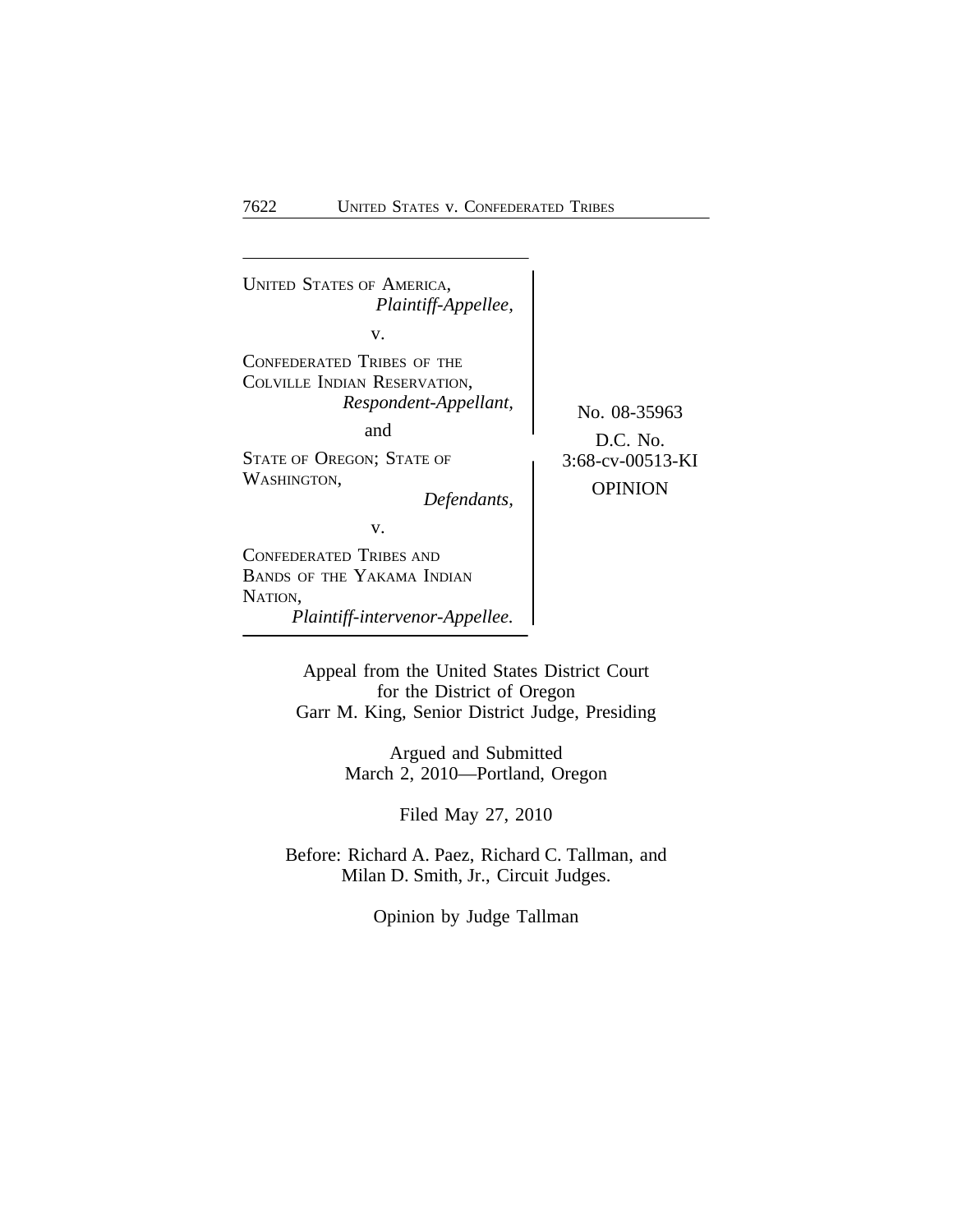#### **COUNSEL**

Thomas Zeilman, Esq., (argued) Law Offices of Thomas Zeilman, Yakima, Washington, for plaintiff-intervenor-appellant, Confederated Tribes and Bands of the Yakama Indian Nation.

Robert Lundman, Esq., (argued) United States Department of Justice, Environment & Natural Resources Division, Washington, D.C., for plaintiff United States of America.

Donald J. Simon, Esq., (argued) Sonosky Chambers Sachse Endreson & Perry, Washington, D.C., for respondent-appellee Confederated Tribes of the Colville Indian Reservation.

#### **OPINION**

TALLMAN, Circuit Judge:

This appeal is the latest chapter in the saga of Pacific Northwest Native American treaty fishing rights; a saga that has spanned many generations and over forty years of federal litigation. If history is our guide, it will not be the last chapter written. After a 2006 remand from this court, the district court conducted a trial primarily based on expert anthropological opinions, century-old documents, and reliable hearsay. The Confederated Tribes and Bands of the Yakama Indian Nation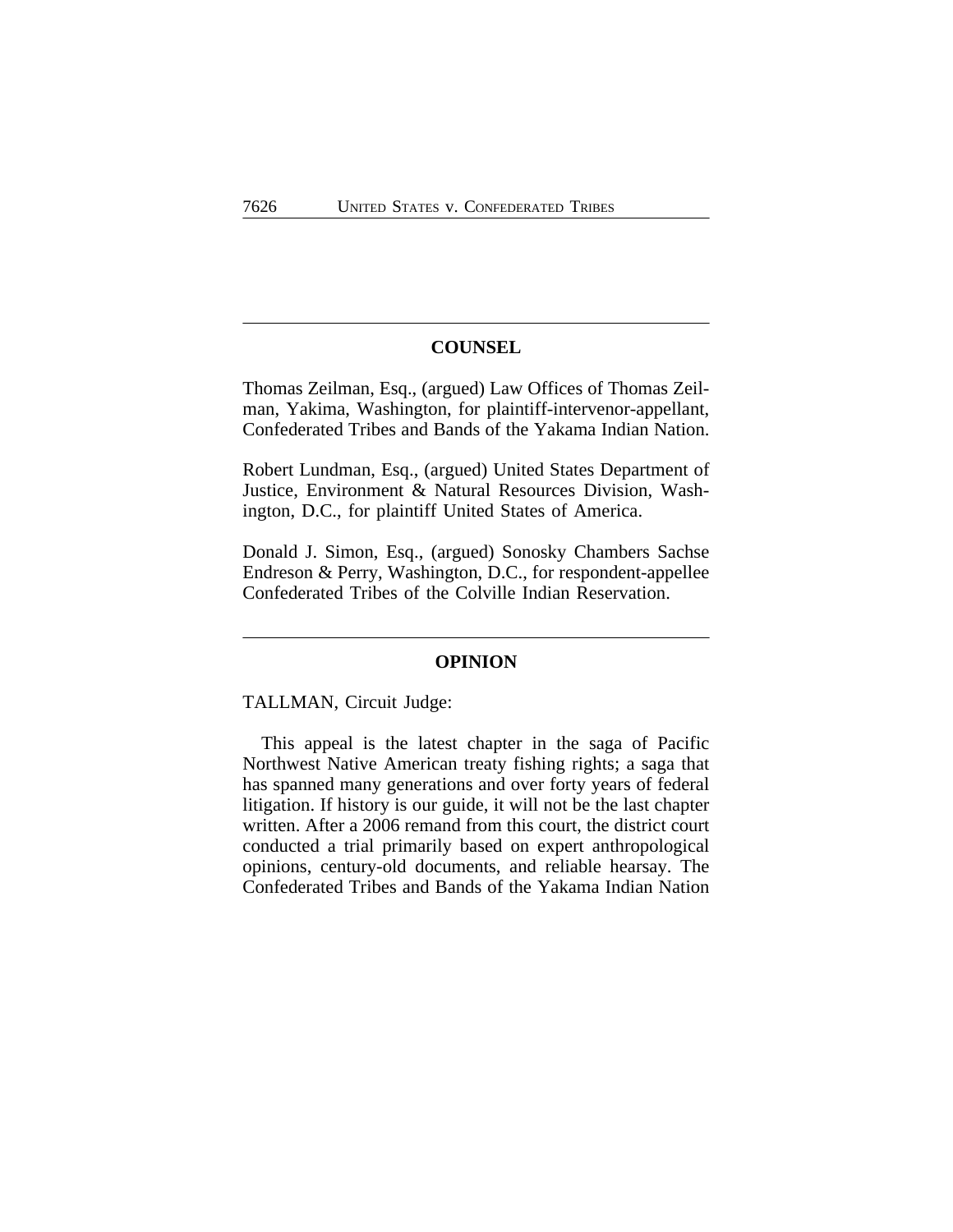("Yakama") appeal, and the Confederated Tribes of the Colville Indian Reservation ("Colville") cross-appeal on behalf of their Wenatchi Constituent Tribe ("Wenatchi"), the district court's finding that they share joint fishing rights at the "Wenatshapam Fishery" on Icicle Creek—a tributary to the Wenatchee River which flows into the Columbia River under an 1894 agreement between the United States and the Yakama. We have jurisdiction pursuant to 28 U.S.C. § 1291.

For over a century—as the result of broken and forgotten promises—the Wenatchi's fishing rights at their aboriginal home and fishing station have been in doubt. We hold that the district court's ruling is supported by historical evidence establishing that it was the intent of the 1894 negotiators to grant the Wenatchi fishing rights at Wenatshapam, that the Yakama did not sell all of their fishing rights at Wenatshapam, and that both tribes' fishing rights are non-exclusive. We therefore affirm the judgment of the district court.

## **I**

## **A**

Before the arrival of Anglo-American settlers, the Wenatshapam Fishery was the aboriginal salmon fishing ground of the Wenatchi.**<sup>1</sup>** More than any other place, the Wenatshapam Fishery was the hub around which the Wenatchi's cycle of life rotated. The center of the Wenatshapam Fishery was the confluence of Icicle Creek and the Wenatchee River in north central Washington State near the modern-day town of Leavenworth.

<sup>&</sup>lt;sup>1</sup>The Wenatchi have also been referred to as "Wenatchee" and "Wenatshapam Indians." The facts recited in this opinion are adopted from our prior opinions addressing this dispute or adopted from the district court's findings of fact, which we hold to be plausible in light of the record viewed in its entirety and not clearly erroneous. *See Husain v. Olympic Airways*, 316 F.3d 829, 835 (9th Cir. 2002).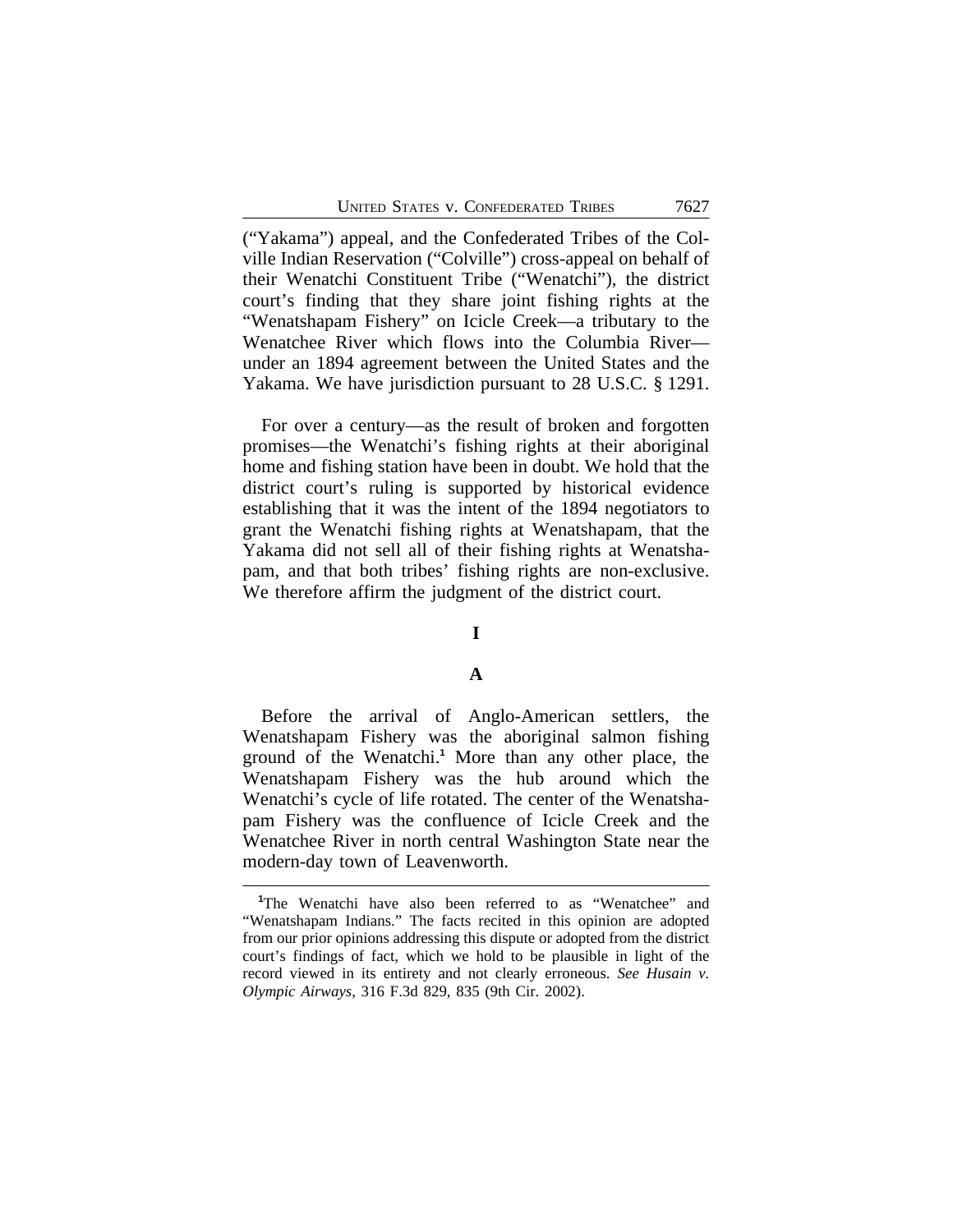In 1855, the United States began "a hasty effort to clear land occupied by Indians for development by settlers" in Washington Territory. *United States v. Oregon*, 29 F.3d 481, 484 (9th Cir. 1994) ("*Oregon I*"), *as amended*, 43 F.3d 1284 (9th Cir. 1994). Territorial Governor Isaac Stevens, "under pressure to extinguish Indian title to all lands, consolidated small tribes or bands into larger tribal entities for the purposes of the treaties." *Id.* "The Wenatchi Tribe was one of the fourteen tribes represented at the negotiation of the Yakama Treaty. The treaty specified that tribes for the purposes of this treaty, are to be considered as one nation, under the name of Yakama." **<sup>2</sup>** *United States v. Oregon*, 470 F.3d 809, 811 (9th Cir. 2006) ("*Oregon II*") (quoting Treaty with the Yakamas, June 9, 1855, 12 Stat. 951 (1855) [hereinafter 1855 Treaty]) (internal quotation marks omitted).

Under the 1855 Treaty "the tribes gave up most of their lands in return for a specific reservation with set boundaries." *Oregon II*, 470 F.3d at 811. The land for the reservation was subsequently surveyed and "set apart as provided in the treaty." *Id.* With regard to fishing rights, Article III of the Treaty provided,

The exclusive right of taking fish in all the streams, where running through or bordering said reservation, is further secured to said confederated tribes and bands of Indians, as also the right of taking fish at all usual and accustomed places, in common with citizens of the Territory, and of erecting temporary buildings for curing them; together with the privilege of hunting, gathering roots and berries, and pasturing their horses and cattle upon open and unclaimed land.

<sup>&</sup>lt;sup>2</sup>The spelling of the name was changed from "Yakima" to "Yakama" in 1994 to reflect the native pronunciation. "Yakama" is used in this opinion, except where historical accuracy requires that "Yakima" be used.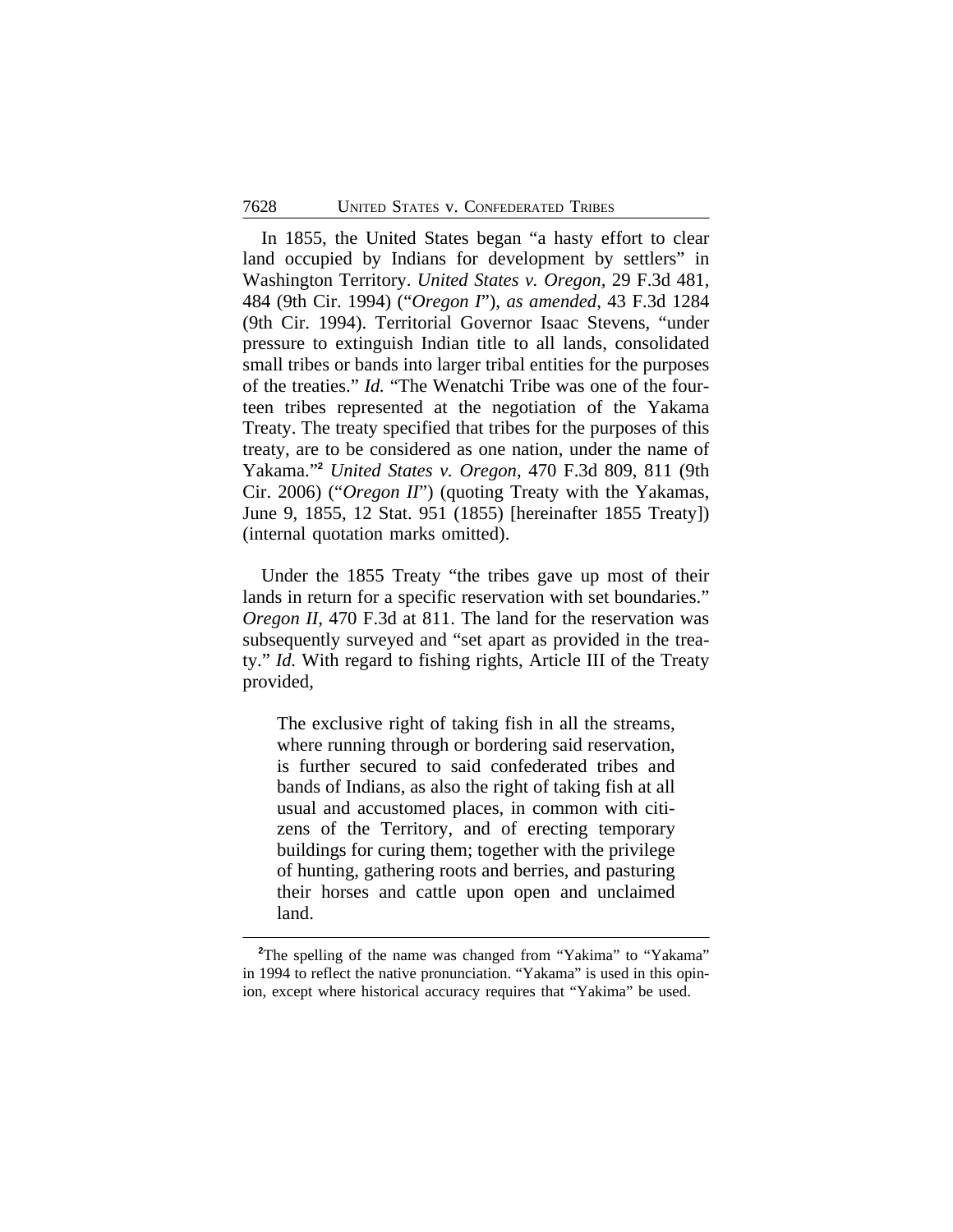1855 Treaty at 953. In addition, tribal leader Kamiakin—the spokesman for the fourteen tribes that would constitute the Yakama Nation—insisted on a reservation at Wenatshapam "where the Indians take many fish." This was done at the request of—among others—the Wenatchi leader Tecolekun. Accordingly, Article X of the 1855 Treaty set aside a second reservation, providing,

That there is also reserved and set apart from the lands ceded by this treaty, for the use and benefit of the aforesaid confederated tribes and bands, a tract of land not exceeding in quantity one township of six miles square, situated at the forks of the Pisquouse or Wenatshapam River, and known as the "Wenatshapam Fishery," which said reservation shall be surveyed and marked out whenever the President may direct, and be subject to the same provisions and restrictions as other Indian reservations.

*Id.* at 954.

## **B**

Despite the promise made in Article X of the 1855 Treaty, "no attempt was made by the United States to survey the sixsquare-mile reservation for almost forty years. The Wenatchi remained at this Wenatshapam Fishery Reservation and fished there during this time, firmly believing that a survey would be made and they would be secure in this reservation." *Oregon II*, 470 F.3d at 811.

The Wenatchee Valley remained difficult to reach by settlers for much of the late 1800s, but by 1892, the Great Northern Railroad reached the area, laying tracks up the Wenatchee River and through the Wenatshapam Fishery—which had never been taken out of the public domain—to Leavenworth, a townsite developed by the railroad.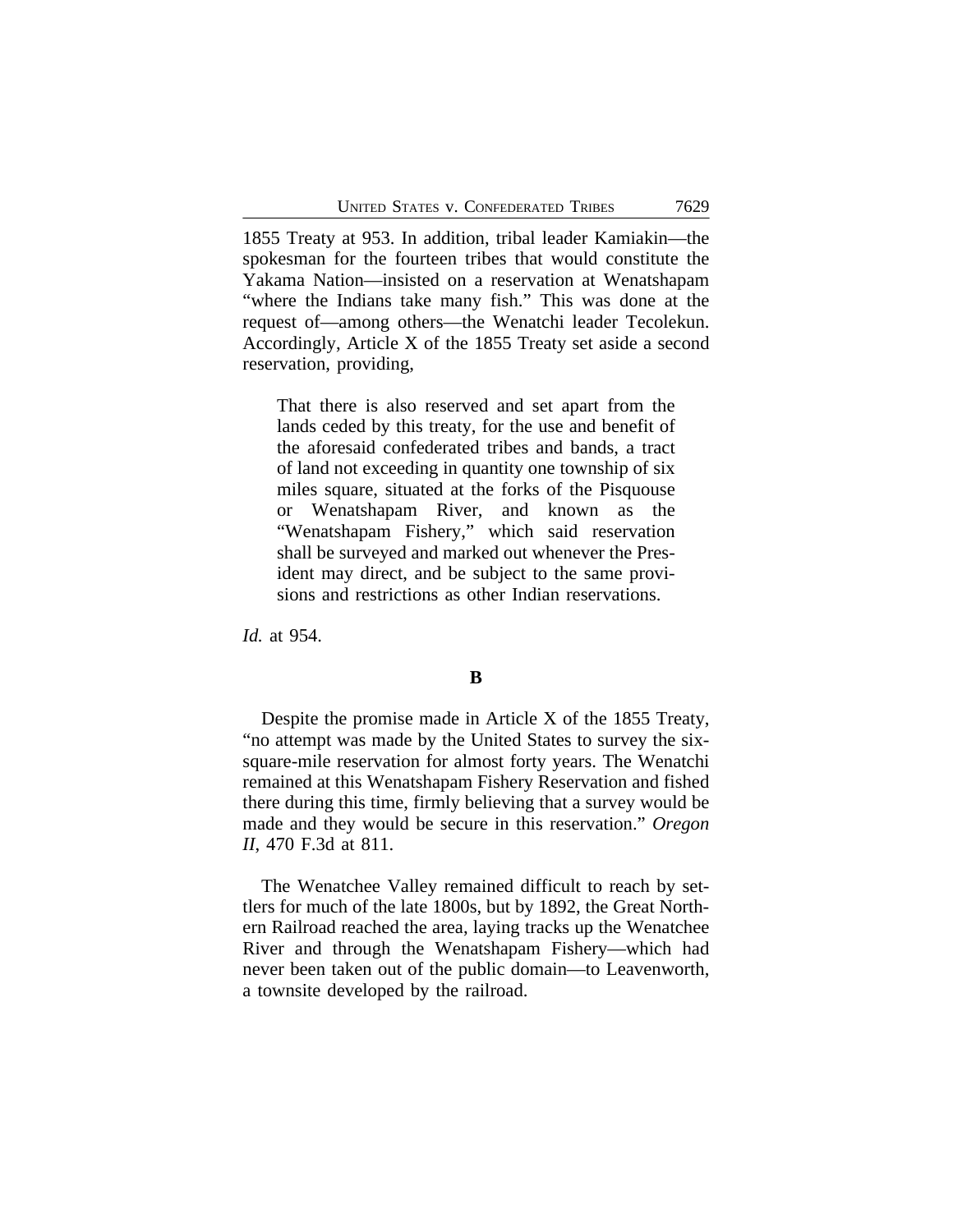In July 1892, Yakama Reservation Indian Agent Jay Lynch contacted the Commissioner of Indian Affairs, D.M. Browning, inquiring as to whether or not the Wenatshapam Fishery Reservation had "ever been definitely located and what disposition ha[d] ever been made of it, if any." Letter of July 11, 1892, from Jay Lynch to Comm'r of Indian Affairs, *reprinted in* S. Exec. Doc. No. 67 at 5 (1894) [hereinafter Senate Doc. 67]. As a result of this letter, the Acting Secretary of the Interior, William H. Sims, authorized a survey of the reservation in 1893. Senate Doc. 67 at 6-7. However, before the survey commenced, Agent Lynch was removed from his post.

The survey went forward, slowly setting out an area at the confluence of the Wenatchee River and Icicle Creek. *Oregon II*, 470 F.3d at 812. This prompted several settlers in the Wenatchee Valley to complain that "to form a new reservation across this valley from mountain to mountain, as is proposed, it not only embraces the Great Northern Railway, but many settlers." Senate Doc. 67 at 8. Commissioner Browning responded,

In reply you are advised that the Wenatchee is not established as a *new reservation*, but as the fulfillment of a treaty obligation, which had been heretofore overlooked or neglected by the Government since the ratification of the Yakima treaty in 1869. It is now as much Indian land as the Yakima Indian Reservation itself, the only difference being that the one had distinct boundaries named and described in the treaty, while the other was referred to as a tract of land not exceeding in quantity one township of 6 miles square, situated at the forks of the Pisquause or Wenatchapam River, which the Government stipulated and agreed should be surveyed and marked out whenever the President might direct. This was not done until last fall when the President ordered the survey and the location of this tract, which is now being made.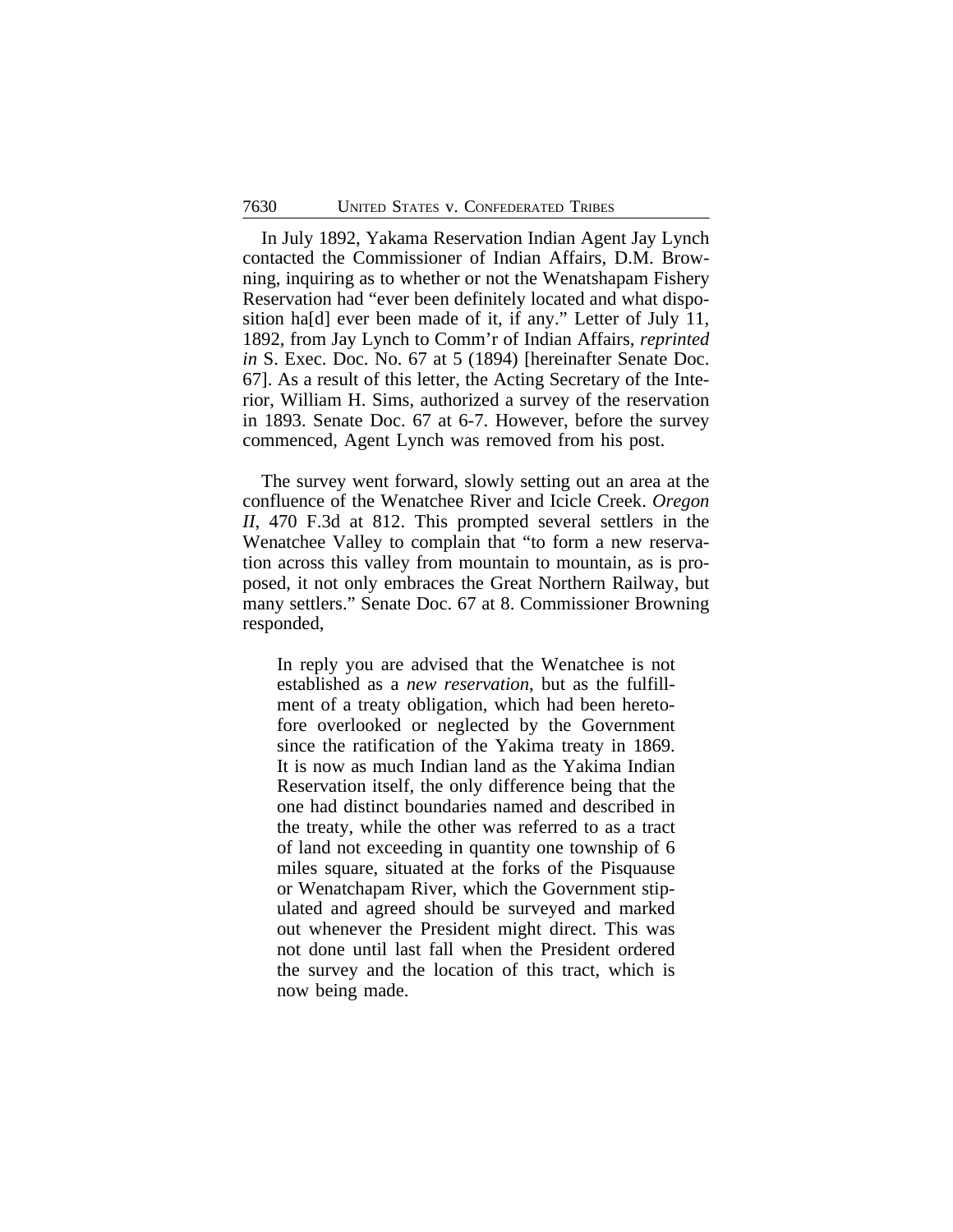*Id.* Commissioner Browning suggested that the settlers petition the President to enter into negotiations with "the Indians" for the purchase of the Article X reservation, which they did. *Id.*

Before the survey could be completed, "the newly appointed Yakima Indian Agent, Lewis T. Erwin, ordered [the surveyor] to stop the surveying and [to] destroy all the monuments and trees that had markings. Instead, he directed the surveyor to survey an area some distance away in the mountains next to a lake, but not near the river." *Oregon II*, 470 F.3d at 812. Shortly thereafter, settler James H. Chase, Esq., contacted Commissioner Browning. Significantly, he observed,

I am convinced there are quite a number of Indians old in years who were born and have always lived on the Wenatchee River, and on the very land which they now claim should be the reservation, and who at the time helped build and owned a part in all the fisheries on the Wenatchee River . . . .

Senate Doc. 67 at 11. He concluded, "There is no doubt in my mind but what the intention was to secure the reserve to the Indians who owned the fisheries and that while the contract or treaty of 1855 mentioned the Yakimas it really intended to give the land to the Indians who owned the fisheries . . . ." *Id.* at 11-12.

Once former Agent Lynch learned that the proposed location of the Wenatshapam Fishery Reservation had now been moved far above the confluence, he wrote a letter decrying "a great injustice done to the Yakima Indians by reason of a recent survey of the boundary line of a reservation . . . known as the Wenatchapam fishery." *Id.* at 20. In the letter he quoted an "old Indian" who protested,

Does our Great Father at Washington think a salmon is an eagle that lives on top of a mountain, or does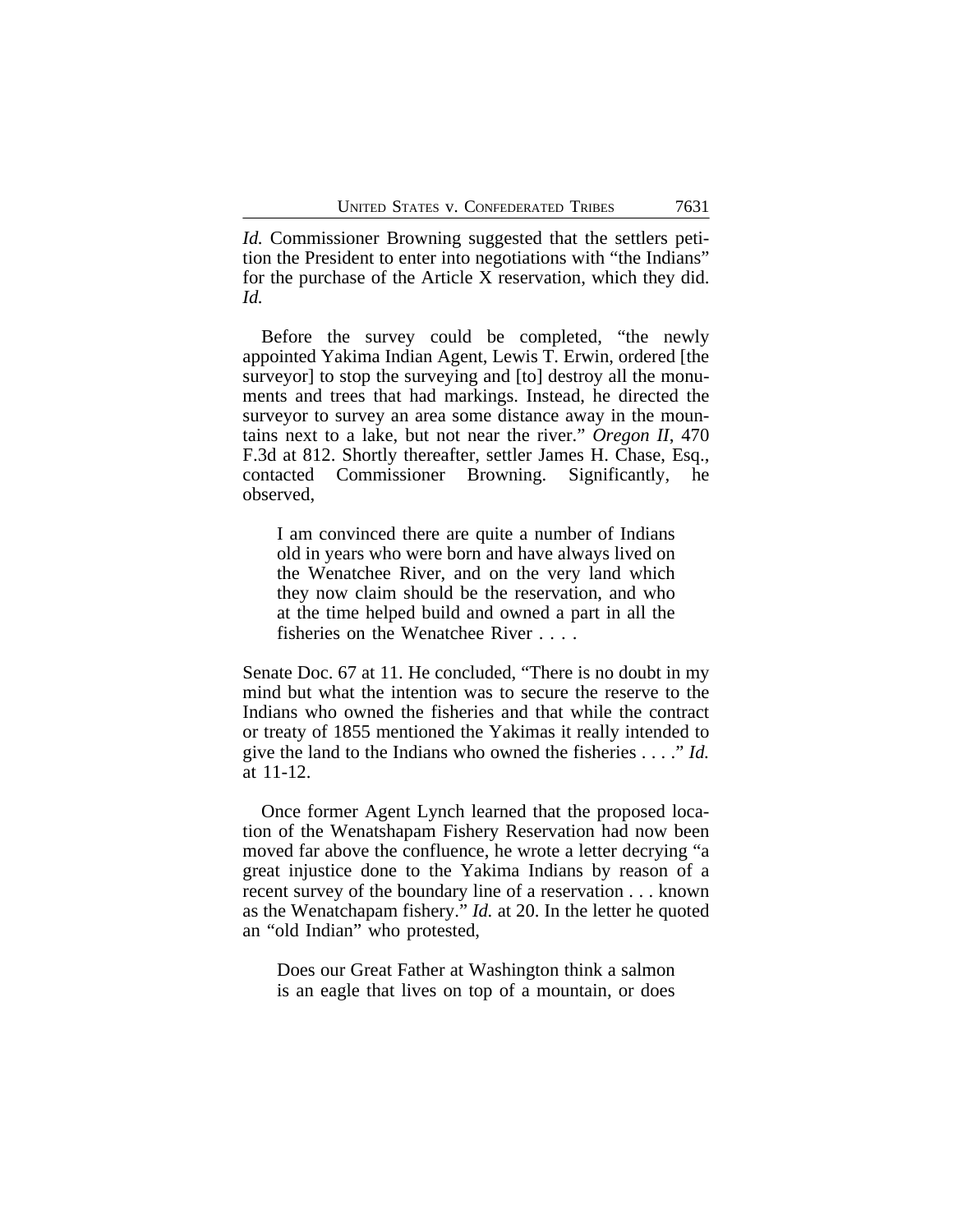he think a salmon is a deer that lives in the woods and hills, or does he think a salmon is a mountain goat that lives among the rocks of the snow covered mountains?

Tell our Great Father the Indian does not care for the little trout in the lake, but wants the salmon that lives in the rocky places in the river where the Indian can find him. Our fishery is in the river where you saw it, and was destroyed by white men and the Indians driven away. We want our fishery in the river where Governor Stephens gave it to us a long time ago.

#### *Id.*

Secretary Sims subsequently authorized Commissioner Browning to enter into negotiations to purchase the Wenatshapam reservation, specifically noting, "It seems from letters submitted with your communication that there are Indians other than the Yakimas living in the neighborhood of this reservation who have, or claim, some rights therein. The rights of such Indians in land or fishing privileges should be taken into consideration and protected." *Id.* at 15.

On October 13, 1893, Commissioner Browning authorized Agent Erwin to enter into negotiations. *Id.* He reiterated Secretary Sims' observation that "Indians other than the Yakimas" were living at Wenatshapam and the Secretary's express instruction that "the rights of such Indians in lands or fishing privileges should be taken into consideration and protected." *Id.* at 16. He also instructed Agent Erwin to take great care in recording the proceedings, which prompted the agent in 1893 to hire a stenographer to produce a transcript of the negotiations. The district court heavily relied on that transcript in rendering its factual findings supporting the decision we review here.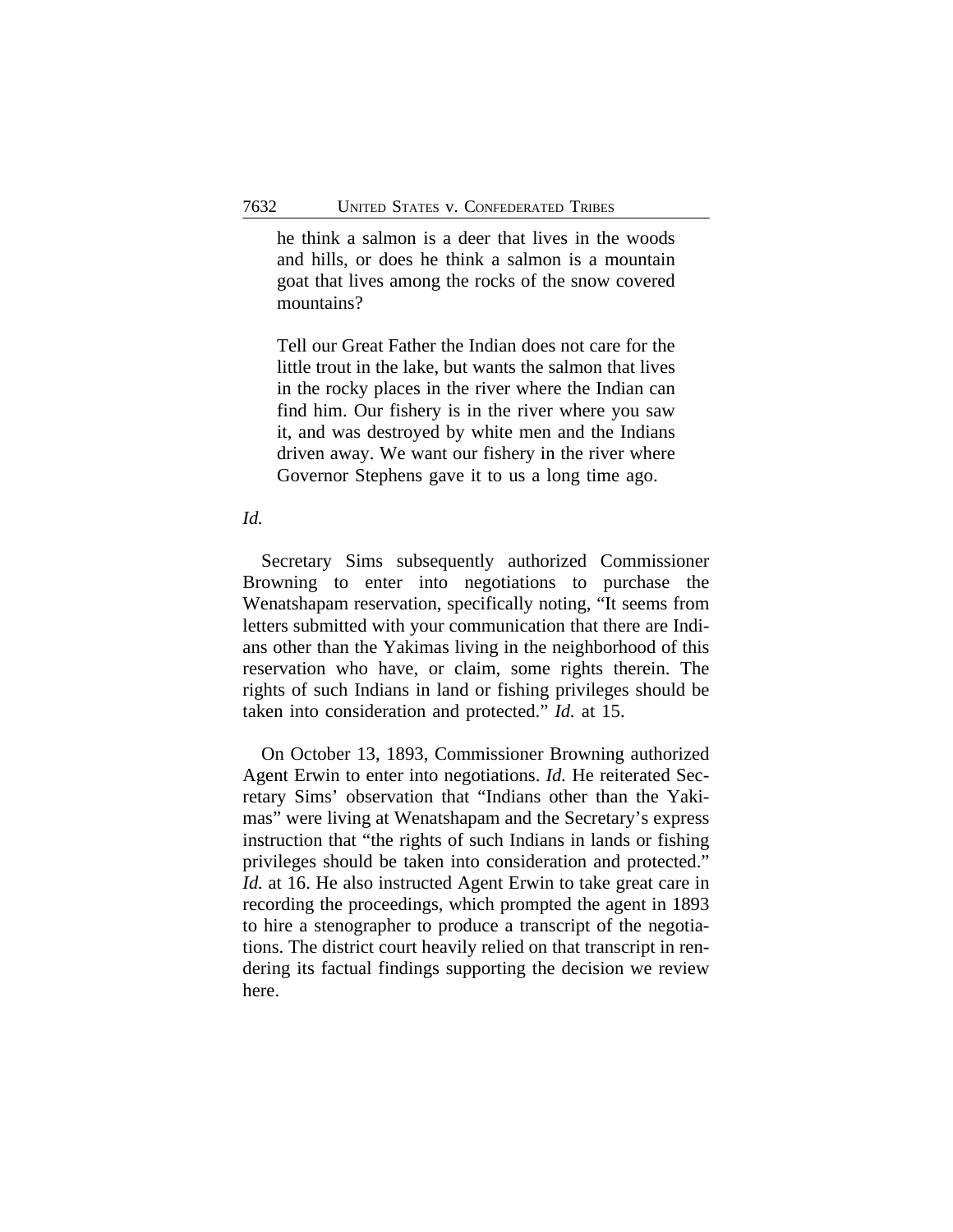Agent Erwin convened a tribal council at the Yakama Reservation on December 18, 1893, to open negotiations for the purchase of the Article X reservation. *Id.* at 24. Four Wenatchi leaders, including Chief John Harmelt, made the 150 mile journey from Wenatshapam to attend. Agent Erwin began the negotiations by reading Commissioner Browning's letter offering to purchase the land, but promising not to deprive "the Indians" of the use of the fisheries. *Id.*

Agent Erwin proposed that the council sell the incorrectly located mountain reservation and that the Wenatchi take allotments in the Wenatchee Valley where they resided. *Id.* Importantly, he stated, "I have something further that I want to say about the fishery privilege and that is that even if you should agree to sell, the Department says that you shall have the lawful use of the fisheries in common with the white people." *Id.*

Chief Harmelt did not initially agree to the sale. He stated, "I myself alone have heard what you said; and if all the Indians over at Wenatchee would hear what you said, then they would decide on this land. I think those people out [ought] to know about this matter, then let the decision come afterwards." *Id.* at 30 (alteration in original). Chief Harmelt suggested he return to Wenatshapam to inform the Wenatchi of the proposal. *Id.* After the Yakama proposed a price of \$1.50 per acre, however, Chief Harmelt stated, "I am well satisfied between you two. Whatever they ask for the land that is my same price." *Id.* at 32.

On December 20, 1893, Special Agent John Lane informed the council that he would telegraph the Department of the Interior to see if the price was agreeable, and would reconvene the council when he received a reply. He then stated, "If the Wenatchee Indians are not here then we will send a letter over there to notify them of the condition of affairs." *Id.* The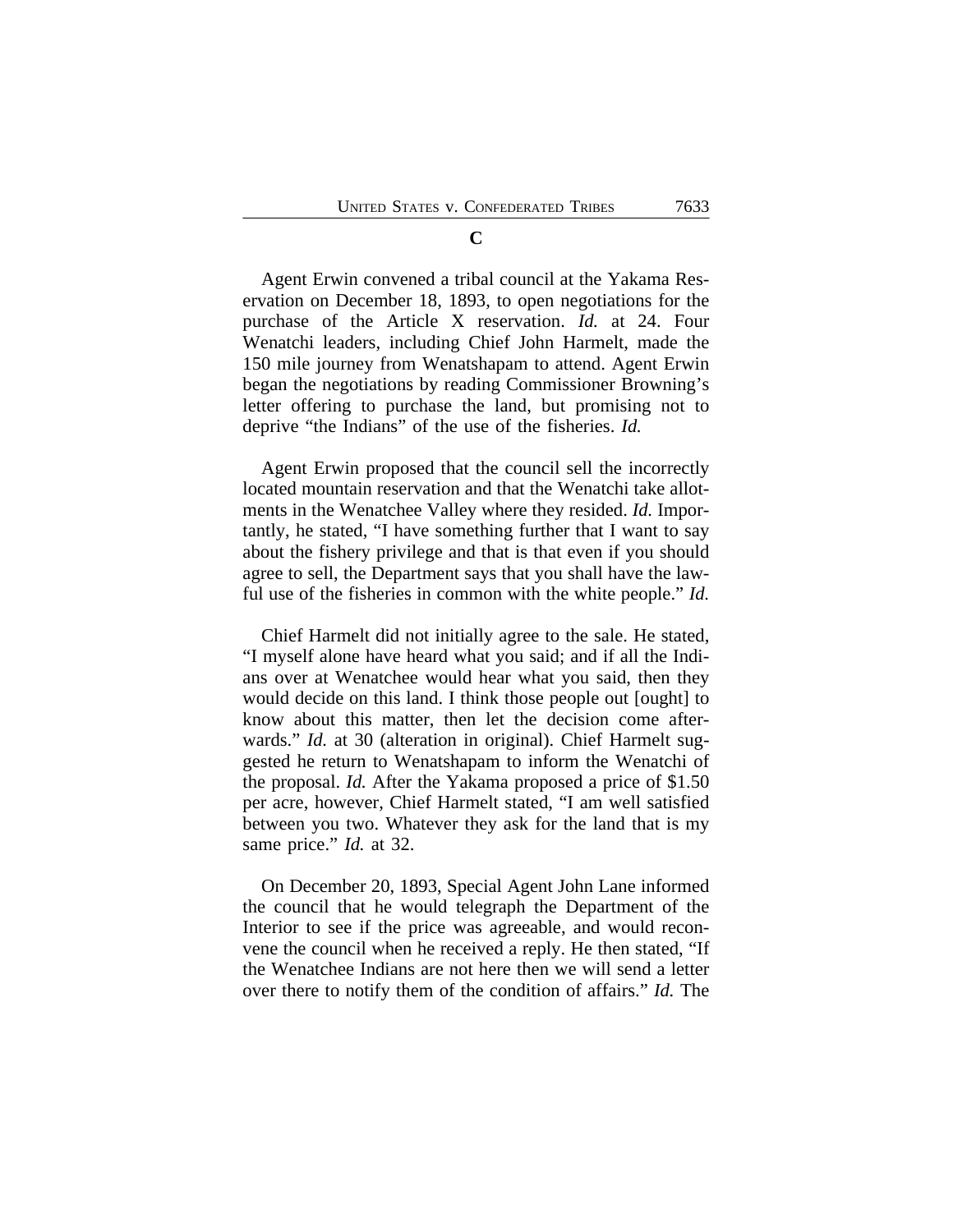council adjourned. *Id.* The Wenatchi representatives returned to their homes.

The agents reconvened the council at the Yakama Reservation on January 6, 1894, without Wenatchi representatives present. *Id.* at 33. The agents rejected the Yakama proposal of \$1.50 per acre and proposed a lump sum of "\$10,000 or \$15,000." *Id.* Yakama members protested the fact that the Wenatchi were not present. Charley Skummit said,

I will not sell this piece of land away from the Wenatchee Indians that owns the land. We all heard what you said when these Indians said they would sell; you said you would allot them other lands. These Wenatchee Indians said they wanted land where they lived. It was the land of his fathers and he wanted to stay there . . . . We are having another council here to-day and I feel that I have no right to take this land away from the Indians because they are the right owners of it.

*Id.* Agent Erwin promised in reply, "Just what we said to those Wenatchee Indians we will carry out." *Id.*

Tom Simpson, speaking for the Yakama, then counteroffered, "All the headmen agree to finishing this matter up . . . . We will relinquish all our rights to the Wenatshapam fishery for \$20,000 . . . ." *Id.* at 34.

## **D**

The 1894 Agreement was ultimately signed by 246 members of the Yakama Nation in person, and seven by proxy. *Id.* at 3. In relevant part, the agreement provided,

#### Article I.

The said Indians hereby cede and relinquish to the United States all their right, title, interest, claim, and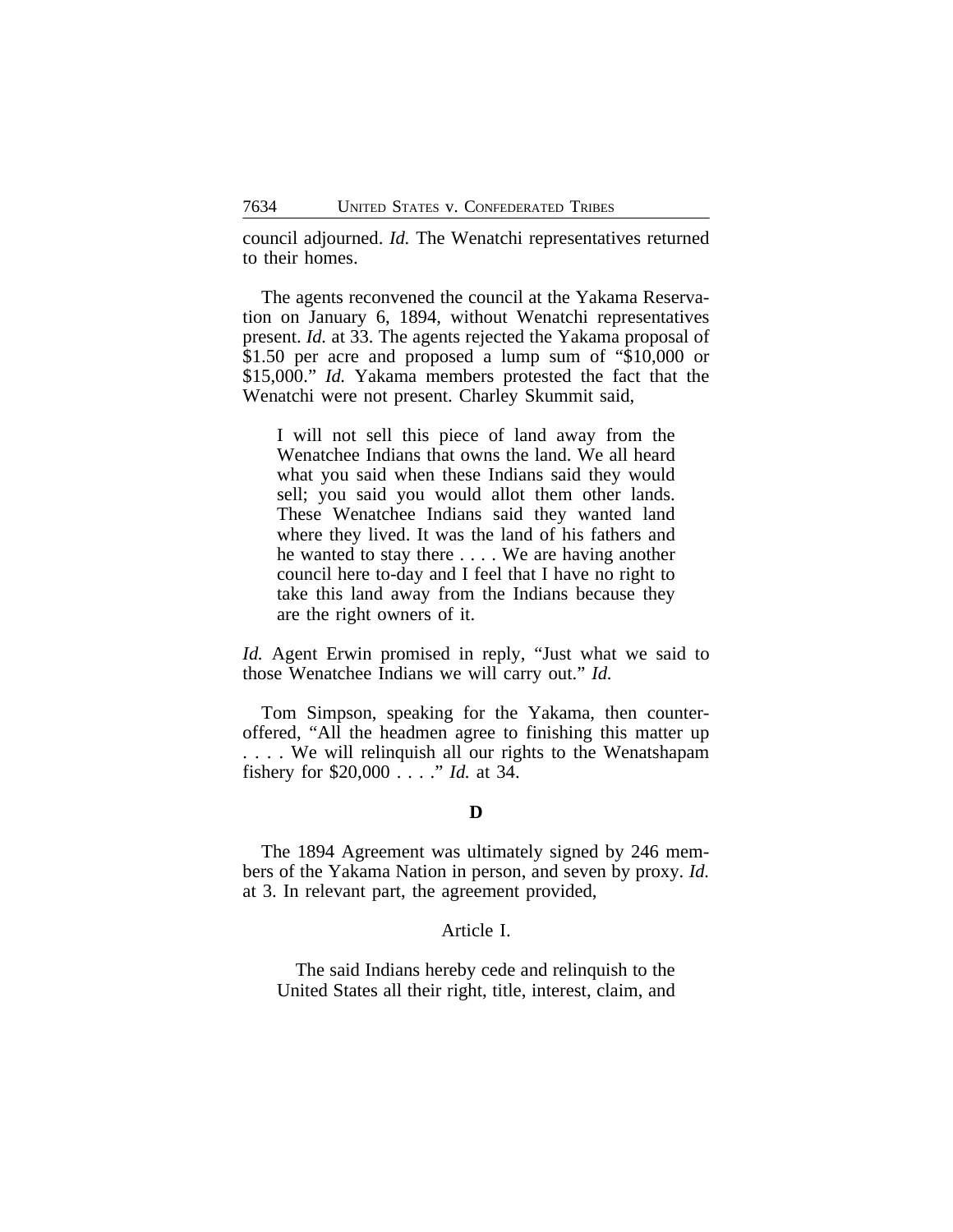demand of whatsoever name or nature of[,] in, and to all their right of fishery, as set forth in article 10 of said treaty aforesaid, and also all their right, title, interest, claim, or demand of, in, and to said land above described, or any corrected description thereof and known as the Wenatshapam fishery.

## Article II.

In consideration of the foregoing cession and relinquishment the United States hereby agrees to pay or expend through their Indian Agent, Yakima Agency, twenty thousand dollars, which said sum is to be deposited in a United States depository for their use and benefit as soon as approved by Congress, and subject to their order, the Indians reserving the right to dispose of said money as they may decide in general council to be held by them and for that purpose. After the ratification of this agreement by Congress and the further consideration that the Indians known as the Wenatshapam Indians, residing on the Wenatchee River, State of Washington, shall have land allotted to them in severalty in the vicinity of where they now reside, or elsewhere, as they may select, in accordance with article 4 of the general allotment law.**<sup>3</sup>**

Agreement with the Yakama Nation of Indians in Washington, Act of Aug. 15, 1894, ch. 290, § 13, 28 Stat. 320, 320-21 (1894) [hereinafter 1894 Agreement].

Despite the promise in the 1894 Agreement to provide allotments to the members of the Wenatchi still living at the fishery, "the government again failed to fulfill its promise, as it never made the allotments available to the Wenatchi." *Ore-*

<sup>&</sup>lt;sup>3</sup><sup>4</sup>The Wenatshapam Indians referred to in the 1894 Agreement are the same as the Wenatchi Indians." *Oregon II*, 470 F.3d at 813 n.4.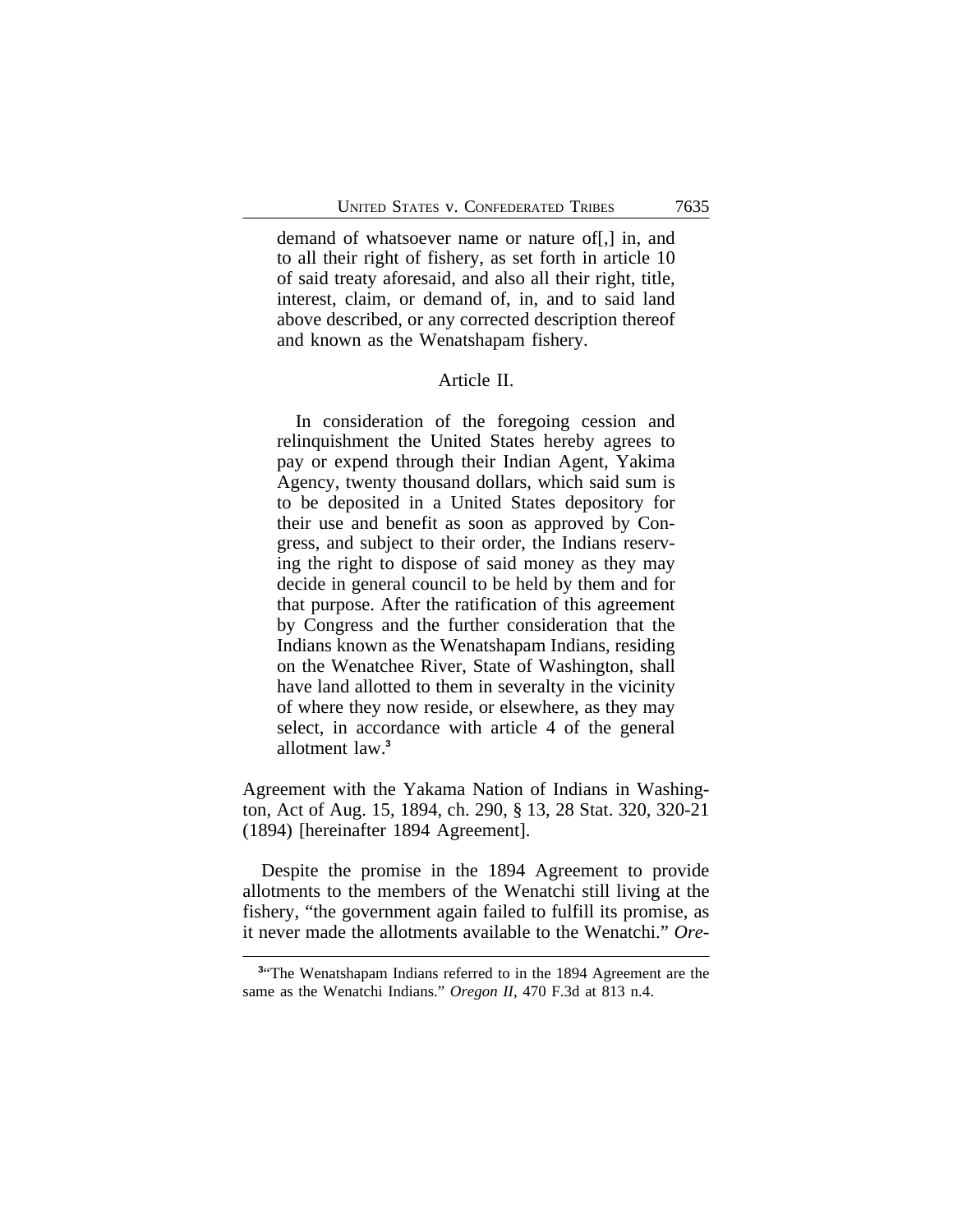*gon II*, 470 F.3d at 813. "The Wenatchi remained and fished on their aboriginal lands at the Wenatshapam Fishery until they were moved by the federal government in 1902 and 1903 to the Colville Reservation." *Id.* at 811. Chief Harmelt never enrolled at the Colville Reservation, located some 150 miles east of Wenatshapam, although he attended several Wenatchi enrollment hearings. He continued to reside in the Wenatchee Valley and advocated for Wenatchi rights at Wenatshapam by traveling to Washington, D.C., twice before his death.

#### **II**

#### **A**

"The United States initiated the underlying litigation in 1968 on behalf of certain Indian tribes in Oregon and against the State of Oregon to define, at least in part, the Indians' treaty rights to take fish at 'all usual and accustomed places' on the Columbia River and its tributaries." *Oregon I*, 29 F.3d at 482-83 (citing *Sohappy v. Smith*, 302 F. Supp. 899, 903-04 (D. Or. 1969)).

Originally, four tribes asserted treaty fishing rights: The Yakama Indian Nation, The Confederated Tribes and Bands of the Warm Springs Reservation of Oregon, The Confederated Tribes of the Umatilla Reservation, and The Nez Perce Tribe of Idaho. *Id.* at 483. In 1969, the district court ruled that the tribes were entitled to treaty rights providing them a "fair share" of the Columbia River salmon. *Sohappy*, 302 F. Supp. at 911.

In 1974 and 1983, the states of Washington and Idaho intervened. *Oregon I*, 29 F.3d at 483. In 1988, the District of Oregon adopted a "comprehensive fish management plan." *Id.*

In 1989, the Colville sought to intervene on behalf of five constituent tribes that they maintained were parties to the Yakama Treaty of 1855: the Wenatchi, the Entiat, the Chelan,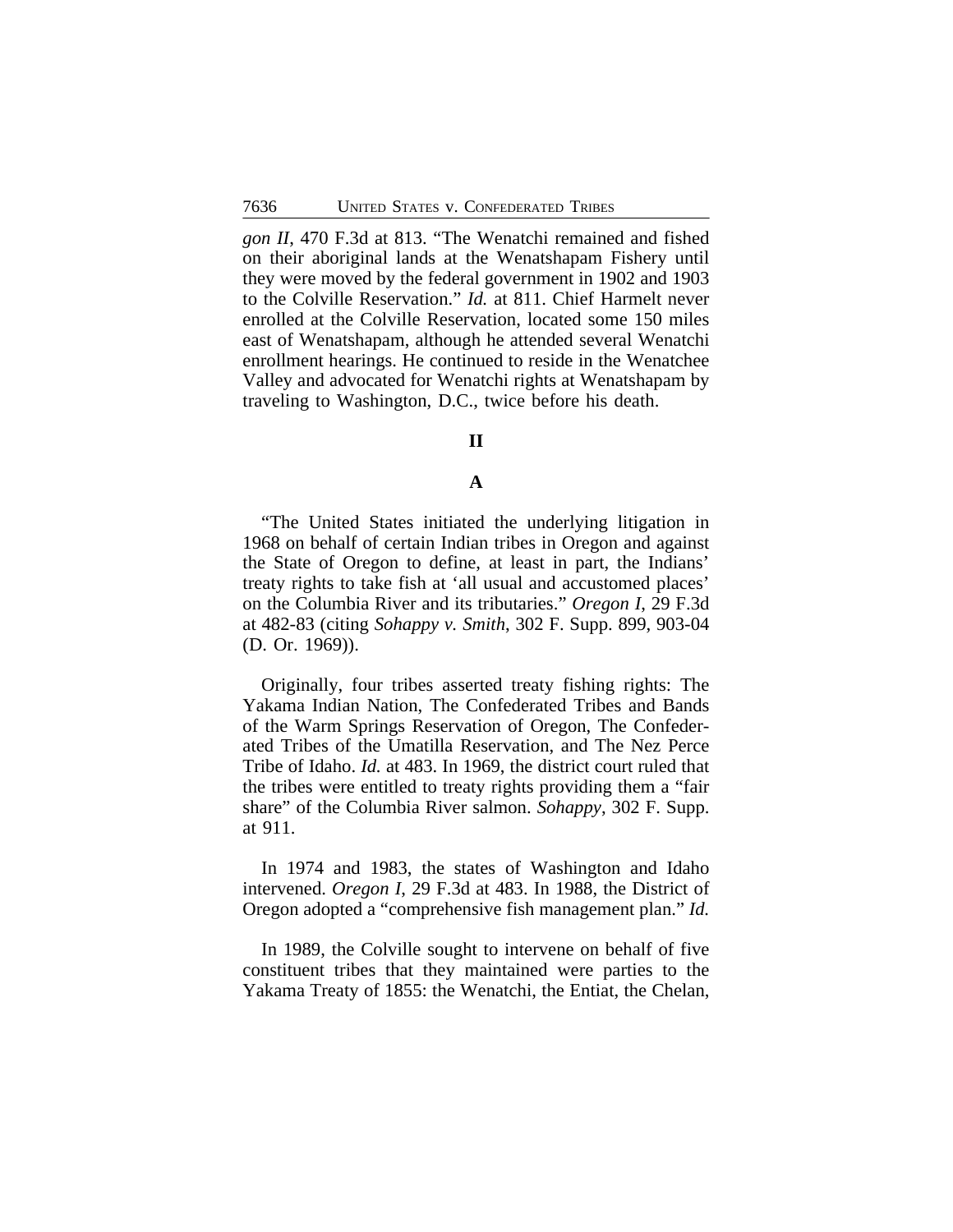the Columbia, and the Palus. *Id.* Colville has never "explained why it waited over twenty years after *United States v. Oregon* was initiated and why it did not seek to intervene while the district court was considering the comprehensive management plan adopted in 1988." *Id.* "After considering voluminous exhibits, stipulations and evidence presented during a threeday court trial, the district court denied Colville's intervention motion, finding that Colville could not assert treaty fishing rights reserved to its constituent tribes." *Id.* at 482.

In 1994, we affirmed the district court's denial of Colville's motion to intervene and as a result foreclosed the Wenatchi from exercising 1855 Treaty fishing rights at the Wenatshapam Fishery. *See id.* at 486. We reasoned, "[r]ights under a treaty vest with the tribe at the time of the signing of the treaty," *id.* at 484 (citing *United States v. Washington*, 384 F. Supp. 312 (W.D. Wash. 1974) (Boldt, J.), *aff'd*, 520 F.2d 676, 692 (9th Cir. 1975) ("*Washington I*"), *cert. denied*, 423 U.S. 1086 (1976)), but "Indians later asserting treaty rights must establish that their group has preserved its tribal status," *Oregon I*, 29 F.3d at 484 (citing *United States v. Washington*, 641 F.2d 1368, 1372-73 (9th Cir. 1981) ("*Washington II*"), *cert. denied*, 454 U.S. 1143 (1982)).

We ruled that the constituent tribes—including the Wenatchi—had not "maintained political cohesion with the tribal entities created by the [1855] treaties and receiving fishing rights." *Oregon I*, 29 F.3d at 485. We relied upon the district court's factual "findings relating to the history of the bands who [sought] to trace their cultural and political lineage to the tribes that signed the 1855 treaty," and we concluded that "the tribes, prior to being subsumed in the Colville Confederacy, were separate bands who disengaged from the Yakima Nation by refusing to relocate to the reservation established by the 1855 treaty." *Id.* at 486.

We subsequently amended our opinion to note that the "[f]ailure to move onto [a] reservation is not the determinative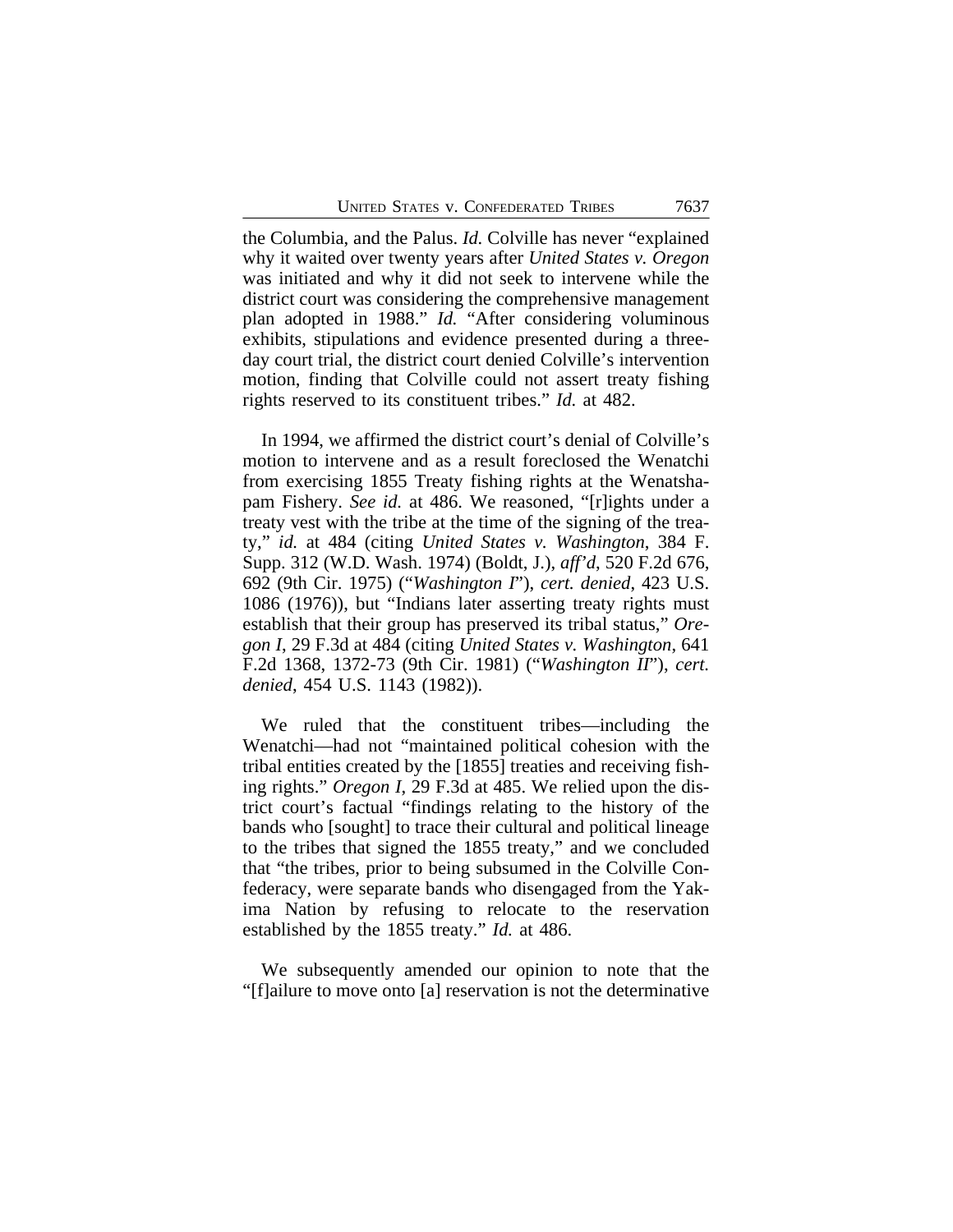factor in deciding whether a group has retained treaty rights." *United States v. Oregon*, 43 F.3d 1284 (9th Cir. 1994). Instead, we reasoned, "it is only one consideration relevant to an essentially factual inquiry—*i.e.*, whether a group claiming treaty rights has maintained sufficient political continuity with those who signed the treaty that it may fairly be called the same tribe." *Id.*

Throughout this litigation, whether they were permitted or not by the terms of any treaty, descendants of the Wenatchi have fished at their aboriginal Wenatshapam Fishery. In 2003, the Yakama Nation sought and obtained an injunction preventing these Wenatchi from fishing at Wenatshapam. The Wenatchi opposed the injunction by arguing that they had the right to fish at Wenatshapam under the 1894 Agreement. The district court concluded res judicata prevented the Wenatchi from asserting this claim. The Wenatchi appealed.

In 2006 we reversed, concluding, "Through unfulfilled promises and procedural rulings, [the Wenatchi] would, under [the district court's] ruling, lose both the land they were guaranteed adjacent to the fishery and their fishing rights." *Oregon II*, 470 F.3d at 813. We further reasoned,

The 1894 Agreement was not set forth as an amendment to the 1855 Treaty. Rather, it was an agreement for the sale of the Wenatshapam Fishery that had been given to the tribes of the Yakama Nation by the 1855 Treaty, with specific benefits being reserved for the Wenatchi Tribe, which had continued to reside and fish there.

*Id.* at 816. We then held, "Colville is not precluded by res judicata from asserting the claim of the Wenatchi Tribe to fishing rights at the Wenatshapam Fishery based on the 1894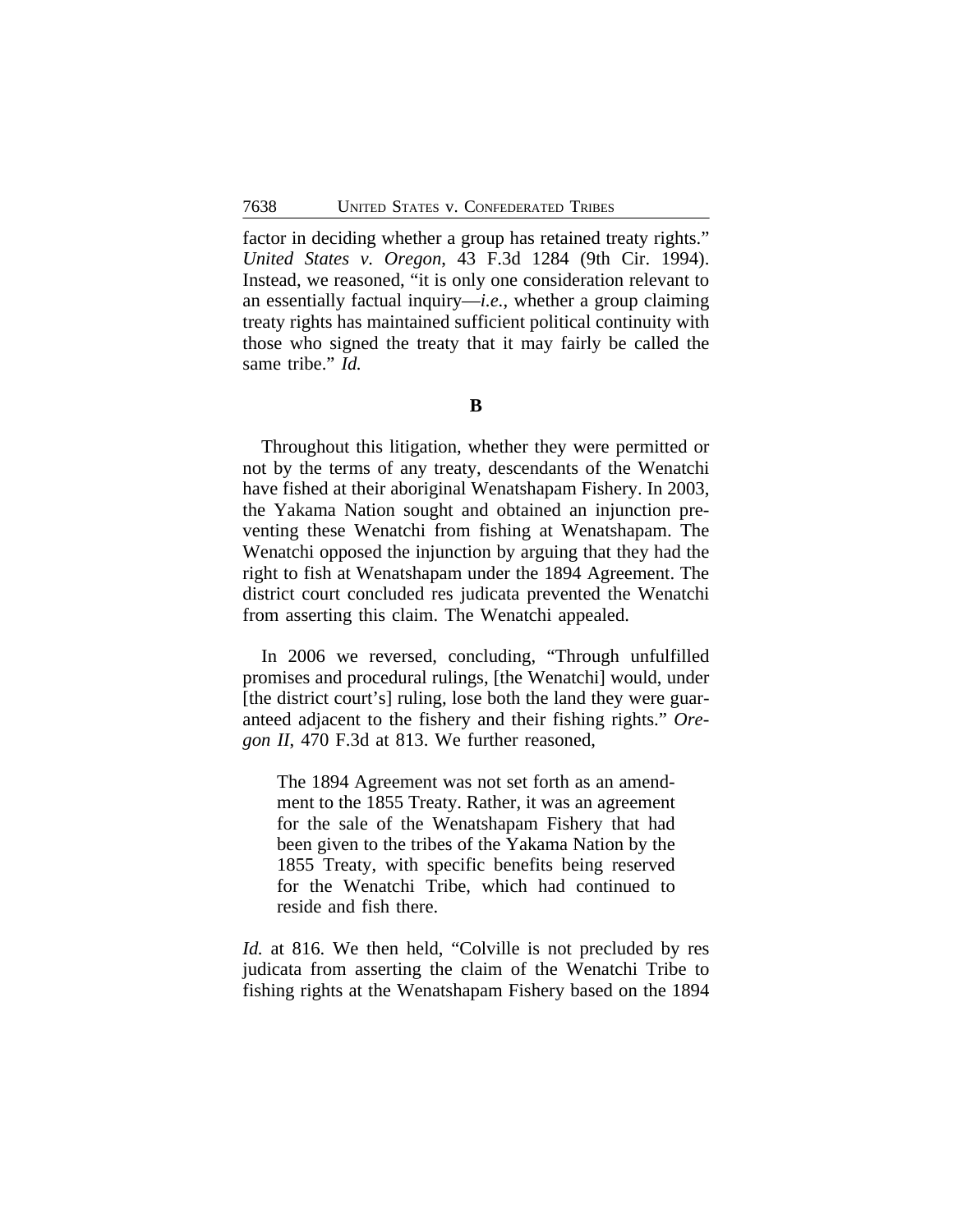Agreement." *Id.* at 818. We remanded for a trial on the merits to determine fishing rights under that agreement. *Id.*

#### **C**

Following a three-day bench trial primarily relying on expert testimony and the transcript of the 1893 and 1894 negotiations, both parties submitted extensive post-trial briefing. The United States also filed a post-trial brief addressing only one issue: the government argued that the 1894 Agreement did not in any way limit Yakama from taking fish at usual and accustomed places under Article III of the 1855 Treaty. The United States took no position on whether the Wenatshapam Fishery is a usual and accustomed fishing place of the Yakama, or whether the Wenatchi obtained fishing rights at Wenatshapam under the 1894 Agreement. The district court found,

The events leading up to the 1894 Agreement, and the negotiations themselves, demonstrate that Yakama tribal members were concerned about protecting the Wenatchi right to the fishery. As a result, the agents promised Yakama that the government would provide fishing rights and land to the Wenatchi in exchange for the sale of the Article X reservation.

*United States v. Oregon*, No. 68-513-KI, 2008 WL 3834169, at \*12 (D. Or. Aug. 13, 2008). It cited the letter exchange between the Secretary of the Interior, the Commissioner of Indian Affairs, Agent Erwin, Special Agent Lane, and the settlers living at Wenatshapam, as well as the statements made during the negotiations, as evidencing a conscious effort to protect Wenatchi fishing rights at the Wenatshapam Fishery. *Id.*

The court found the evidence "establishes an agreement that the Wenatchi were to have the right to fish at the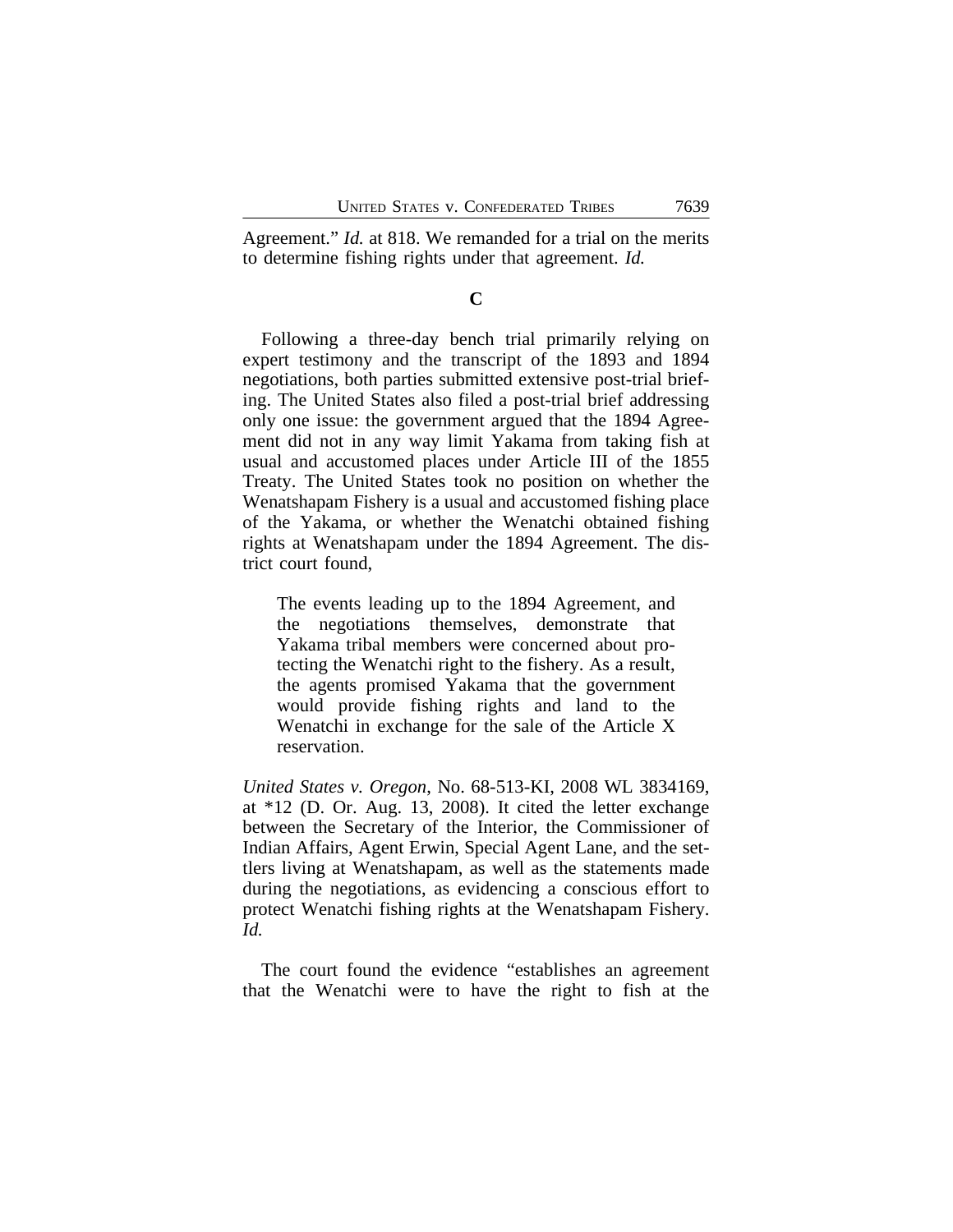Wenatshapam Fishery." *Id.* at \*14. It reasoned that the Yakama are entitled to usual and accustomed Article III fishing rights at Wenatshapam under the 1855 Treaty, because the tribe only sold its exclusive on-reservation fishing rights at that location. *Id.* at \*18. Finally, the court determined that Wenatchi fishing rights at Wenatshapam are not superior to those of the Yakama, but are instead of the same character. *Id.* at \*22. In effect, the district court's ruling formally recognized that the Wenatchi have the legal right to fish at their aboriginal home and fishing station.

Yakama now argues that the district court erred in finding an "implied agreement" to provide the Wenatchi with fishing rights at Wenatshapam. On cross-appeal, the Wenatchi argue the district court erred in finding that Yakama has fishing rights at Wenatshapam, and, in the alternative, erred in failing to find Wenatchi fishing rights superior to Yakama fishing rights.

#### **III**

We review the district court's interpretation of treaties, statutes, and executive orders *de novo*. *United States v. Idaho*, 210 F.3d 1067, 1072 (9th Cir. 2000). "Findings of historical fact, including the district court's findings regarding treaty negotiators' intentions, are reviewed for clear error." *Id.* at 1072-73. "We therefore review for clear error all of the district court's findings of historical fact, including its findings regarding the treaty negotiators' intentions. We then review *de novo* whether the district court reached the proper conclusion as to the meaning of the [1894 Agreement] given those findings." *United States v. Washington*, 157 F.3d 630, 642 (9th Cir. 1998).

## **IV**

## **A**

As a preliminary matter, we consider whether our analysis should be limited to the four corners of the 1894 Agreement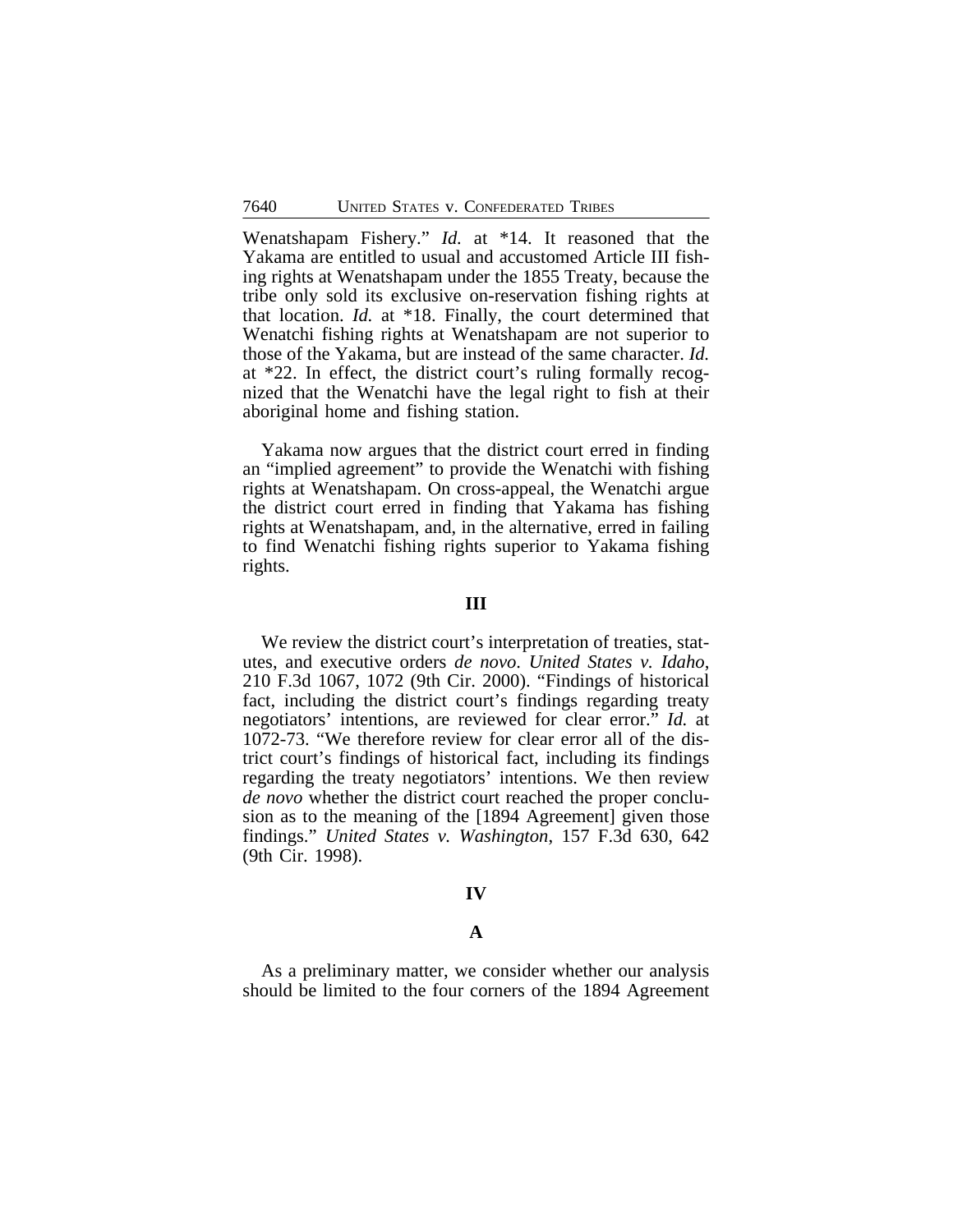itself—as Yakama suggests—or whether we should also consider the document introduced in the Senate prior to ratification that contains the transcript of the negotiations and the letters exchanged regarding the agreement. *See* Senate Doc. 67.

The 1894 Agreement contains two articles relevant to our inquiry. As we noted in our 2006 opinion,

Both provisions appear to be ambiguous in light of the context in which the agreement took place, the statements of the parties concerning the meaning of the terms of the agreement, and the recognition that this was an agreement drafted by the Government to reflect the understanding of the Indians, who had a lesser familiarity with the legal technicalities involved.

*Oregon II*, 470 F.3d at 817.

The Supreme Court has repeatedly instructed us that when interpreting a treaty or agreement between the United States and Native Americans, it must always be borne in mind,

that the negotiations for the treaty [were] conducted, on the part of the United States . . . by representatives skilled in diplomacy . . . , understanding the modes and forms of creating the various technical estates known to their law, and assisted by an interpreter employed by themselves; that the treaty [was] drawn up by them and in their own language; that the Indians, on the other hand . . . [were] wholly unfamiliar with all the forms of [Anglo-American] legal expression, and whose only knowledge of the terms in which the treaty [was] framed [was] that imparted to them by the interpreter employed by the United States; and that the treaty must therefore be construed, not according to the technical meaning of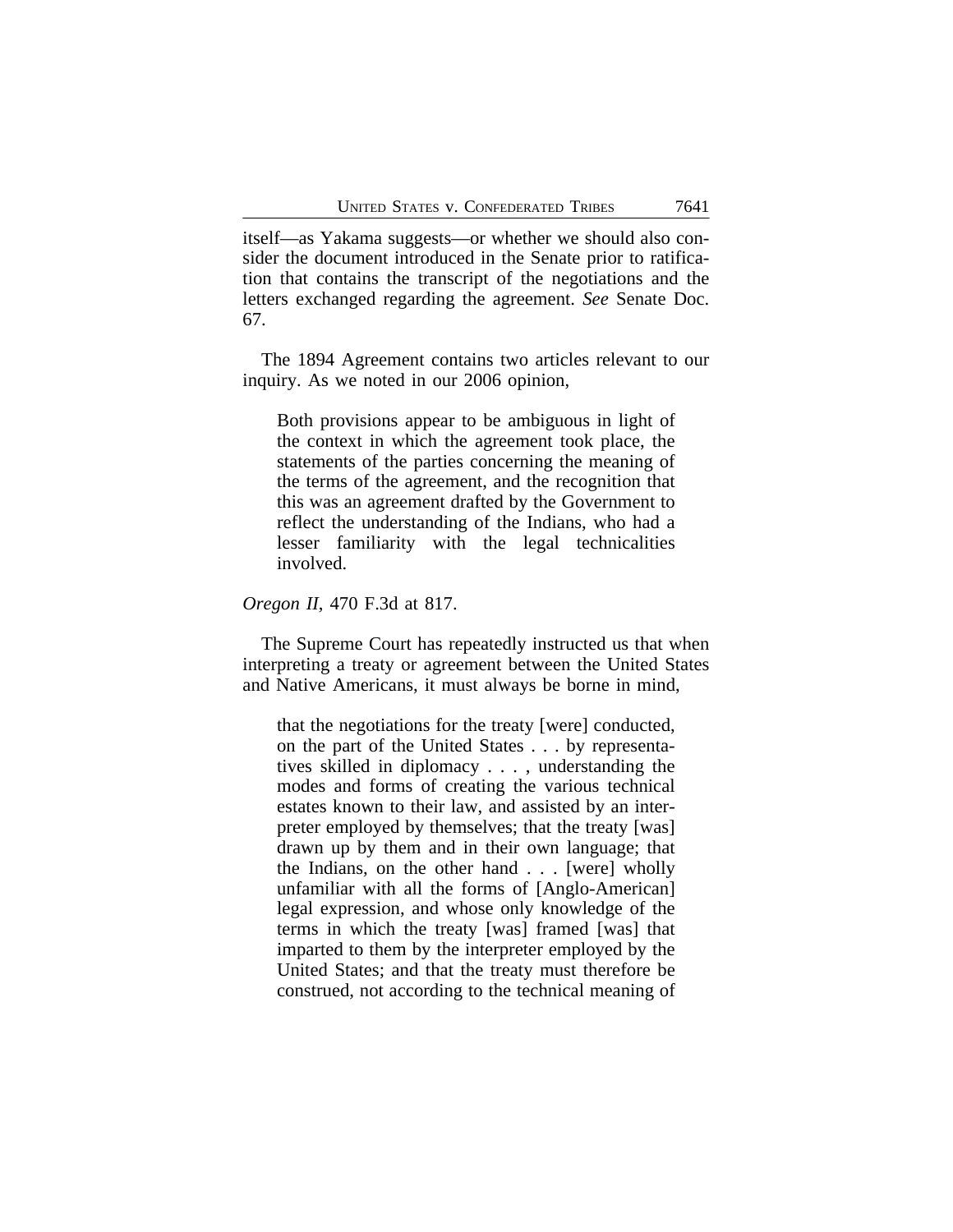its words to learned lawyers, but in the sense in which they would naturally be understood by the Indians.

*Jones v. Meehan*, 175 U.S. 1, 11 (1899). With regard to treaties negotiated between the United States and the Yakama, we have observed, "[t]he inadequacy of the treaties is further exacerbated by the fact that the Indians signing the treaties generally did not speak English, and the Indian argot into which the treaty provisions were translated was inadequate to convey the meaning of the treaties." *Oregon I*, 29 F.3d at 484 (citing *Washington I*, 520 F.2d at 683).

**[1]** The Supreme Court "has often held that treaties with the Indians must be interpreted as they would have understood them, and any doubtful expressions in them should be resolved in the Indians' favor." *Choctaw Nation v. Oklahoma*, 397 U.S. 620, 631 (1970) (internal citation omitted). This principle has been applied to treaties, agreements, and executive orders negotiated with Native Americans. *See United States v. Washington*, 235 F.3d 438, 442 (9th Cir. 2000) (noting that the "time-honored principle that ambiguities in agreements and treaties with Native Americans are to be resolved from the native standpoint . . . extends to executive orders").

**[2]** In determining the sense in which treaties would naturally be understood by Native Americans, the Supreme Court has looked "beyond the written words to the larger context that frames the Treaty, including 'the history of the treaty, the negotiations, and the practical construction adopted by the parties.' " *Minnesota v. Mille Lacs Band of Chippewa Indians*, 526 U.S. 172, 196 (1999) (quoting *Choctaw Nation v. United States*, 318 U.S. 423, 432 (1943)); *see also South Dakota v. Yankton Sioux Tribe*, 522 U.S. 329, 351-52 (1998) (considering the "manner in which the transaction was negotiated," the "negotiations themselves," and the "tenor of legislative Reports presented to Congress" (internal quotation marks omitted)); *Rosebud Sioux Tribe v. Kneip*, 430 U.S. 584, 587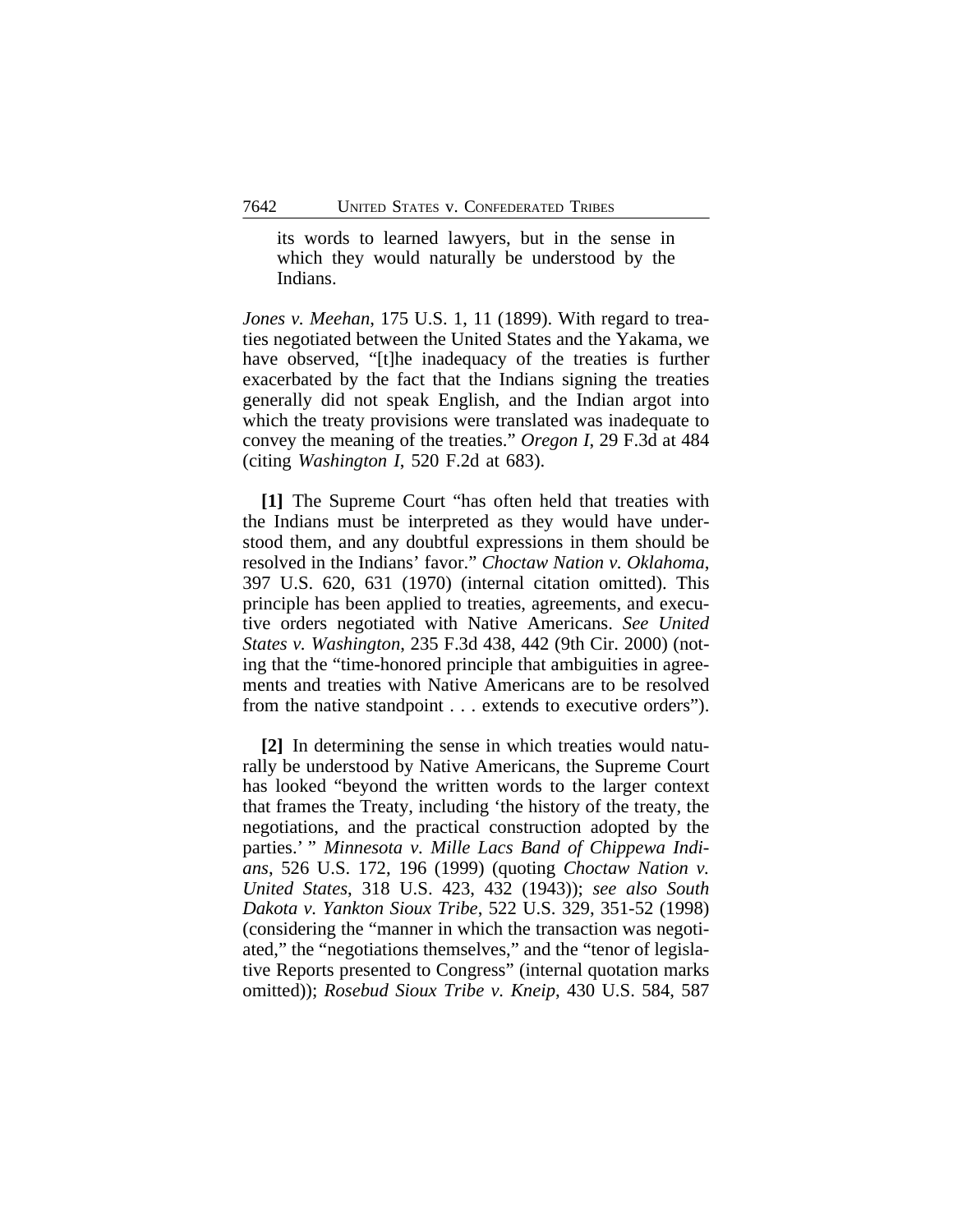(1977) (considering "the face of the Act, the surrounding circumstances, and the legislative history" (internal quotation and citation omitted)).

**[3]** The 1894 Agreement is silent as to the Wenatchi's fishing rights. As previously noted, "[b]oth provisions [of the 1894 Agreement] appear to be ambiguous." *Oregon II*, 470 F.3d at 817. Given the 1894 Agreement's ambiguity as to the fishing rights of the Wenatchi and the Supreme Court's direction to construe Native American treaties in the "sense in which they would naturally be understood by" the Native Americans, we consider the transcript of the agreement negotiations in order to ascertain how those present at the council understood the agreement. *Jones*, 175 U.S. at 11.

**B**

The district court found that the Native Americans present at the negotiations understood the 1894 Agreement as providing the Wenatchi with non-exclusive fishing rights at Wenatshapam. The record supports that finding.

The Wenatchi and Yakama disagree as to whether the district court's determination is a finding of fact reviewed for clear error, or a conclusion of law reviewed *de novo*. A finding as to what a negotiator understood involves the same kind of factual analysis as a finding of intent—including for example the consideration of the events leading up to a negotiation, statements made during a negotiation, and the overall context of the negotiation—which is entitled to deferential clear error review. See *Idaho*, 210 F.3d at 1072-73. We accordingly review for clear error the district court's findings as to the understanding of the Native Americans present at the negotiations.**<sup>4</sup>**

**<sup>4</sup>**We add, however, that even reviewing the record *de novo*, we would reach the same conclusion as the district court.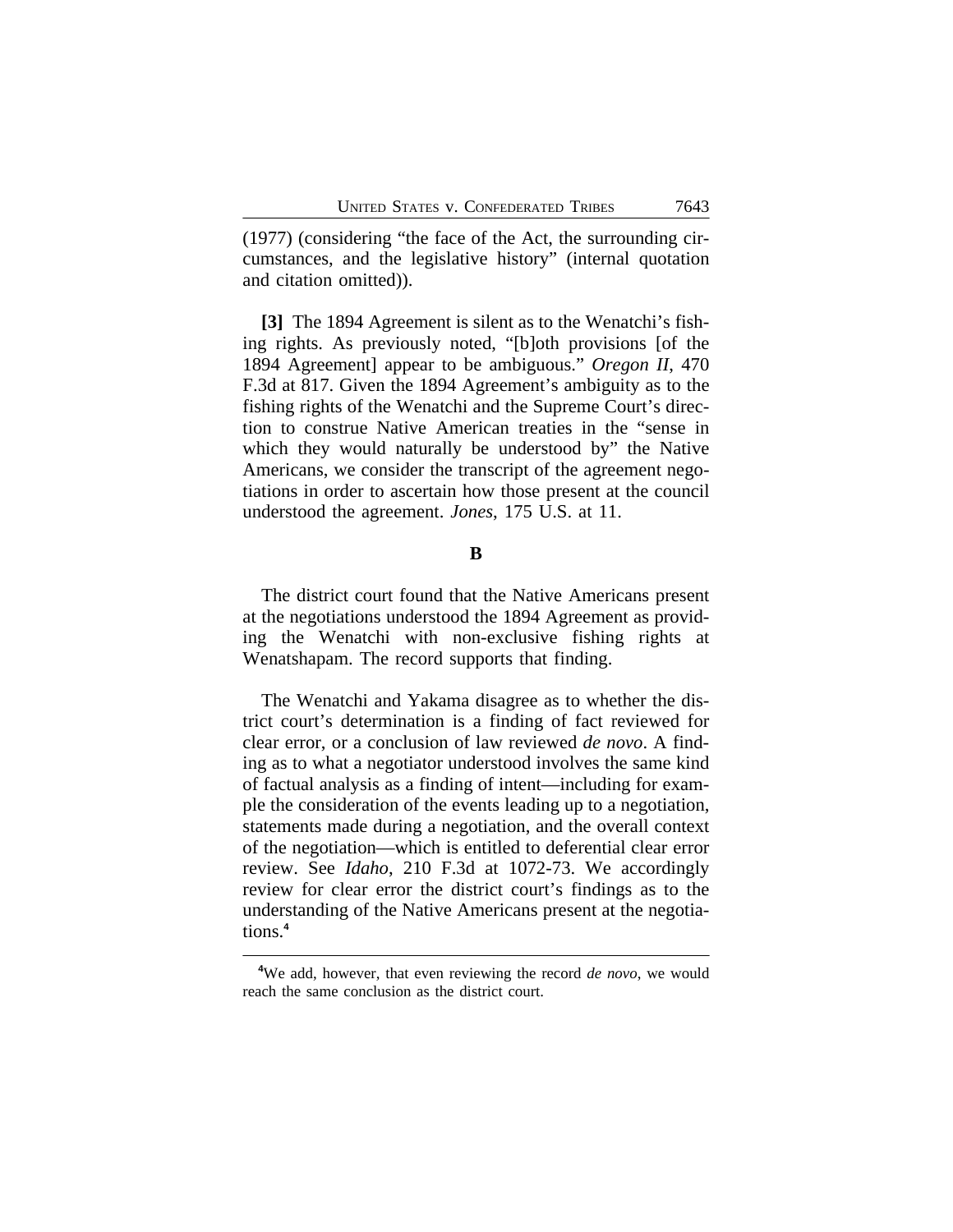**[4]** The transcript of the 1893 and 1894 negotiations is helpful in discerning the motivations and understandings of those present. It is evident from the transcript that, as the district court found, the Yakama were concerned about protecting Wenatchi rights over Wenatshapam. Captain Eneas, a Yakama, said,

I am not going over to my friends house and throw him off his place and tell him I would get rich and fat off of his place. It is for the Government to treat these Wenatchee Indians right. You talk to these Wenatchee Indians and ask them what they want for that land, but not the Yakimas.

Senate Doc. 67 at 25. Joe Stwire, a Yakama, said, "There are [four] men here from Wenatchee. Whatever the [four] men from Wenatchee decide, the Yakimas will decide as soon as we know what they say." *Id.* at 26. Thomas Simpson said, "It is true you all know that I am not fit to talk about the Wenatchee lands. My desire is not to throw the Wenatchee out of this land so that I may fill up myself out of it." *Id.* at 28.

**[5]** In addition, the transcript reveals a desire on the part of the United States to negotiate not only with the Yakama, but with the Wenatchi as well. Agent Erwin specifically addressed Chief Harmelt and asked, "Can we arrive at any agreement by which your lands are to be allotted to you and you relinquish your claims in the Wenatshapam fishery for ten or fifteen thousand dollars?" *Id.* at 25. The agents also expressed to both parties—in accordance with their instructions from Commissioner Browning—that the rights of the Wenatchi in their land and fishery were to be protected. Agent Erwin explicitly stated,

There is one thing I want to impress on these Indians from the Wenatchee, and this is that they are not to be robbed of an acre of land, but on the contrary, the Government proposes to give them land where they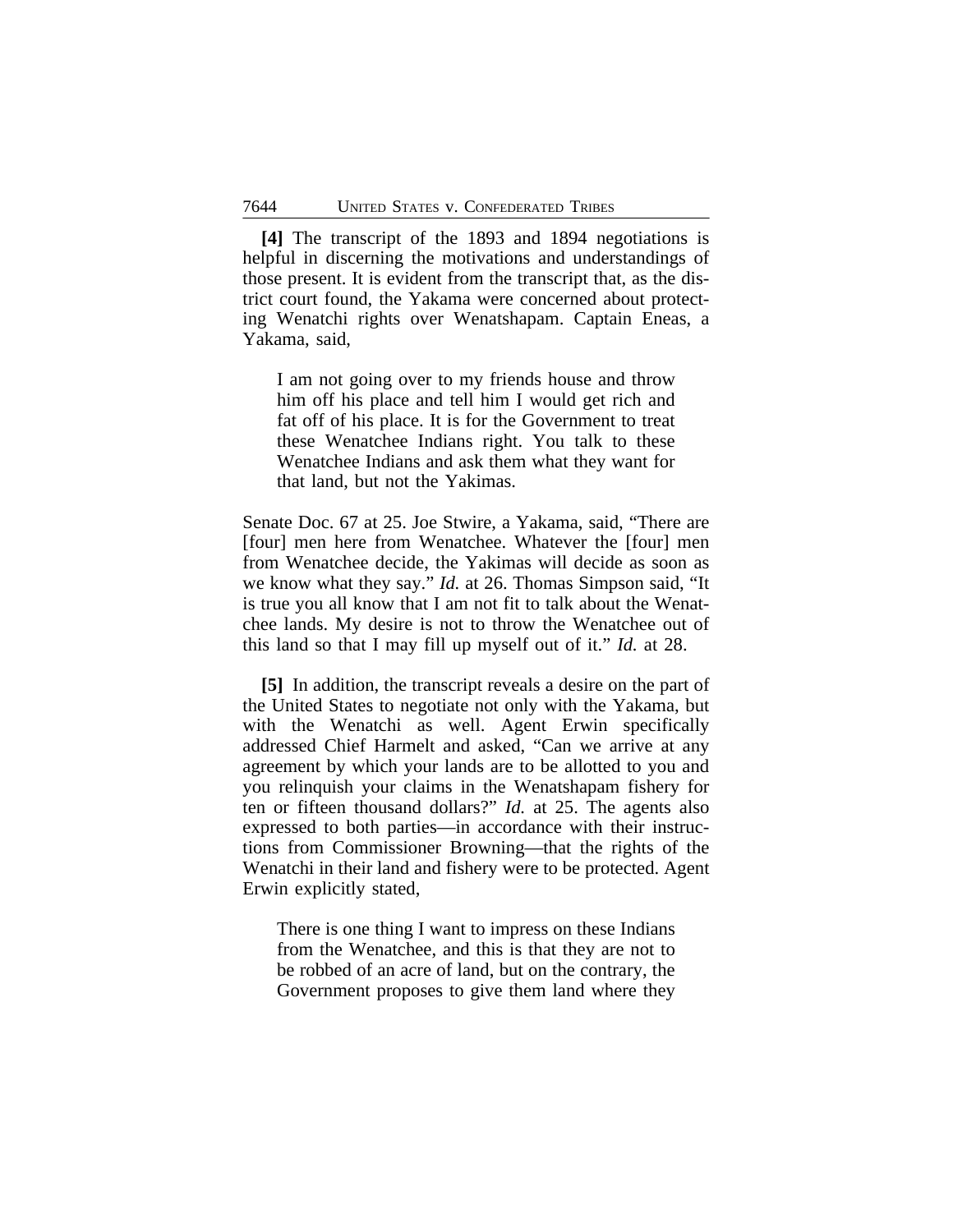now are. The selling of this fishery does not interfere with their rights at all.

*Id.* at 15. Agent Erwin repeatedly read the letter from Commissioner Browning and Secretary Sims providing that the "rights of such Indians [living near Wenatshapam] in land or fishing privileges should be taken into consideration and protected." *Id.* Most importantly, Agent Erwin promised, "you shall have the lawful use of the fisheries in common with the white people." *Id.* at 28.

Finally, the district court correctly observed that after the agents reconvened the negotiations in January 1894 without the Wenatchi present, the Yakama were hesitant to consummate an agreement. Charley Skummit said, "We are having another council here to-day and I feel that I have no right to take this land away from the [Wenatchi] Indians because they are the right owners of it." *Id.* at 33. When the Yakama were uncomfortable proceeding without the Wenatchi, Agent Erwin reassured them, stating, "Just what we said to those Wenatchee Indians we will carry out." *Id.* Only then did the Yakama agree to sell their rights in the Article X reservation.

**[6]** In sum, the Yakama instructed the agents, "It is for the Government to treat these Wenatchee Indians right," *id.* at 25, Agent Erwin promised the Wenatchi, "you shall have the lawful use of the fisheries in common with the white people," *id.* at 28, and the Yakama would only agree to the sale after Agent Erwin reiterated his promises to the Wenatchi. Based on this record, the district court correctly held that the evidence establishes the Native Americans present at the negotiations understood the 1894 Agreement to provide the Wenatchi with the right to fish at their aboriginal home and fishing station—the Wenatshapam Fishery—as consideration for the Yakama's sale of the Article X reservation.

**[7]** Although the written 1894 Agreement is ambiguous as to the fishing rights of the Wenatchi, agreements "with the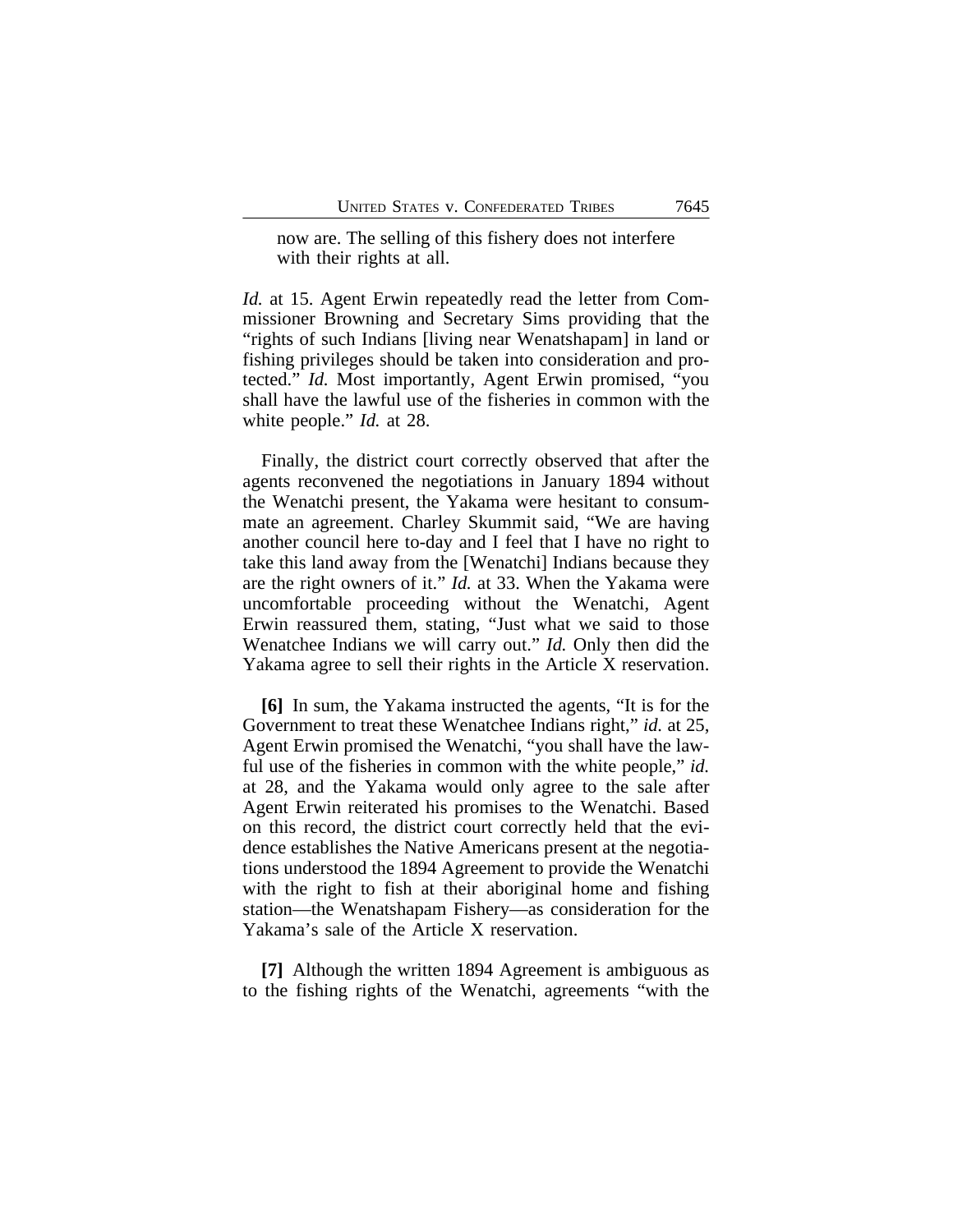Indians must be interpreted as they would have understood them," and applying that principle, we must interpret the 1894 Agreement as securing the non-exclusive rights of the Wenatchi to fish at Wenatshapam.**<sup>5</sup>** *Choctaw Nation*, 397 U.S. at 631; *see also Iowa Tribe of Indians v. United States*, 68 Ct. Cl. 585, 17 (1929) ("[T]he evidence taken in connection with the circumstances of the case clearly establishes the existence of an agreement, the terms of which are not expressed in the written contract.").

#### **C**

On cross-appeal, the Wenatchi do not challenge the district court's conclusion that Wenatshapam can be considered a "usual and accustomed" fishing station of the Yakama under Article III of the 1855 Treaty. Instead, the Wenatchi contend that—from 1855 to 1894—the only fishing rights the Yakama possessed at Wenatshapam were exclusive on-reservation fishing rights through Article X of the 1855 Treaty, and that when the Yakama signed the 1894 Agreement ceding "all their right of fishery, as set forth in article 10," they relinquished every fishing right they possessed at Wenatshapam. We disagree.

## **1**

The Wenatchi correctly note that Yakama derives all of its fishing rights at Wenatshapam from Article III of the 1855 Treaty. Contrary to the Wenatchi's assertions, however, that Article reserved to the Yakama two distinct fishing rights at Wenatshapam.

**[8]** First, the Yakama had the "exclusive right of taking

**<sup>5</sup>**Because we interpret the negotiations in conjunction with the 1894 Agreement as providing the Wenatchi with fishing rights at Wenatshapam, we decline to address Colville's argument that the provision of allotments in the agreement carried with it an implied promise of fishing rights.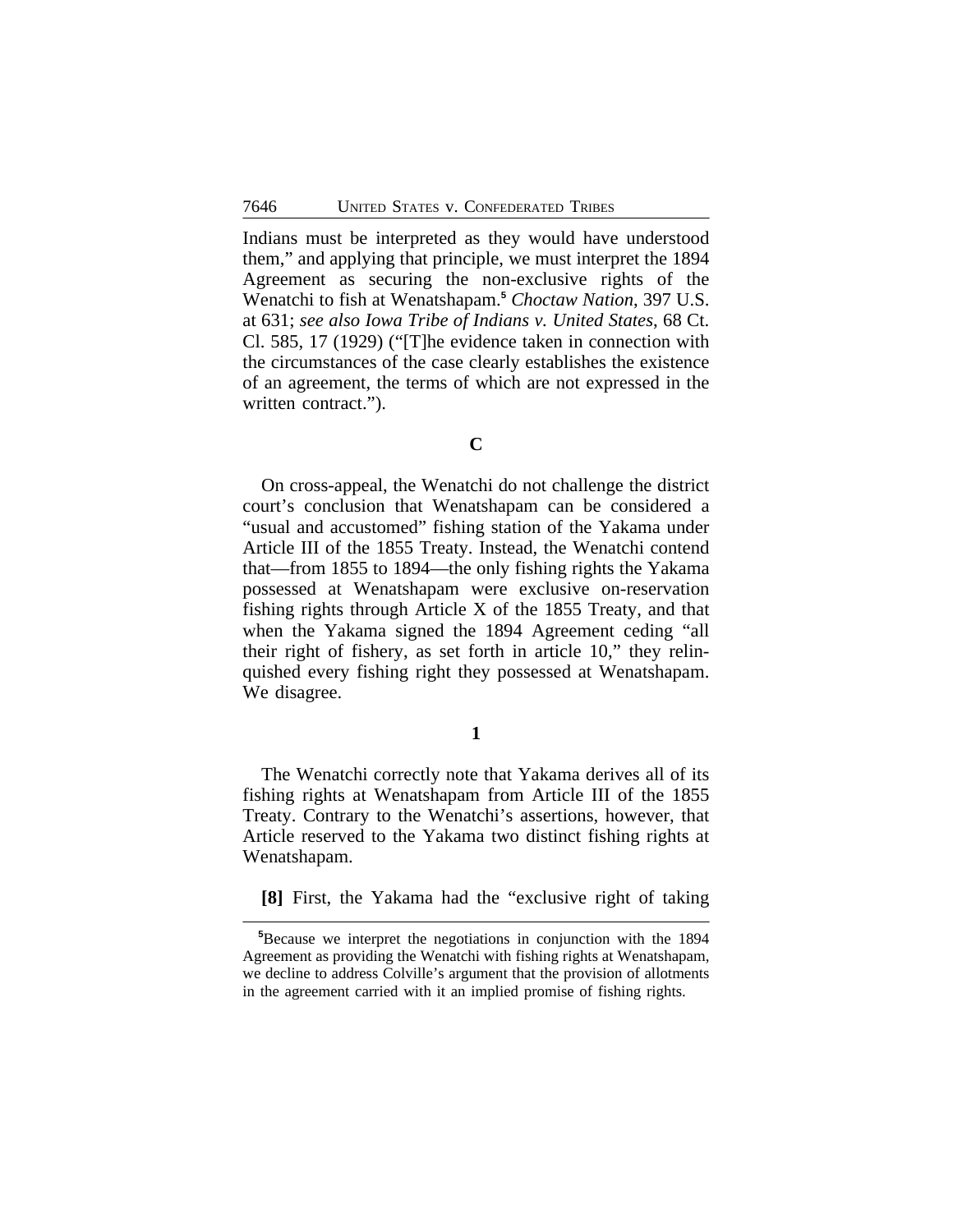fish in all the streams, where running through or bordering" reservations. 1855 Treaty at 953. This Article III right entitled the Yakama to exclusive fishing rights at the reservation established in Article X. Second, the Yakama had the "right of taking fish at all usual and accustomed places, in common with citizens of the Territory." *Id.* This Article III right entitled the Yakama to an in-common share of fish at all usual and accustomed fishing stations. The exclusive Article III fishing right depended on the existence of the Article X reservation, whereas the non-exclusive fishing right existed independently of Article X and depended on whether or not Wenatshapam could be considered a "usual and accustomed" fishing ground.

**[9]** Evidence in the record indicates that two 1855 Treaty signatory tribes—the Wenatchi and the Kittitas—customarily fished at Wenatshapam both at and before treaty time. It is well established that,

every fishing location where members of a tribe customarily fished from time to time at and before treaty times, however distant from the then usual habitat of the tribe, and whether or not other tribes then also fished in the same waters, is a usual and accustomed ground or station at which the treaty tribe reserved, and its members presently have, the right to take fish.

*Washington I*, 384 F. Supp. at 332. As the Yakama Nation communally possesses the fishing rights of the Kittitas, *see Oregon I*, 29 F.3d at 484, Wenatshapam can be considered a usual and accustomed fishing ground of the Yakama for the purposes of Article III fishing rights.

The Wenatchi's argument—that from 1855 to 1894, the only fishing rights that Yakama possessed at Wenatshapam were exclusive Article III fishing rights dependent on the existence of the Article X reservation—presupposes that a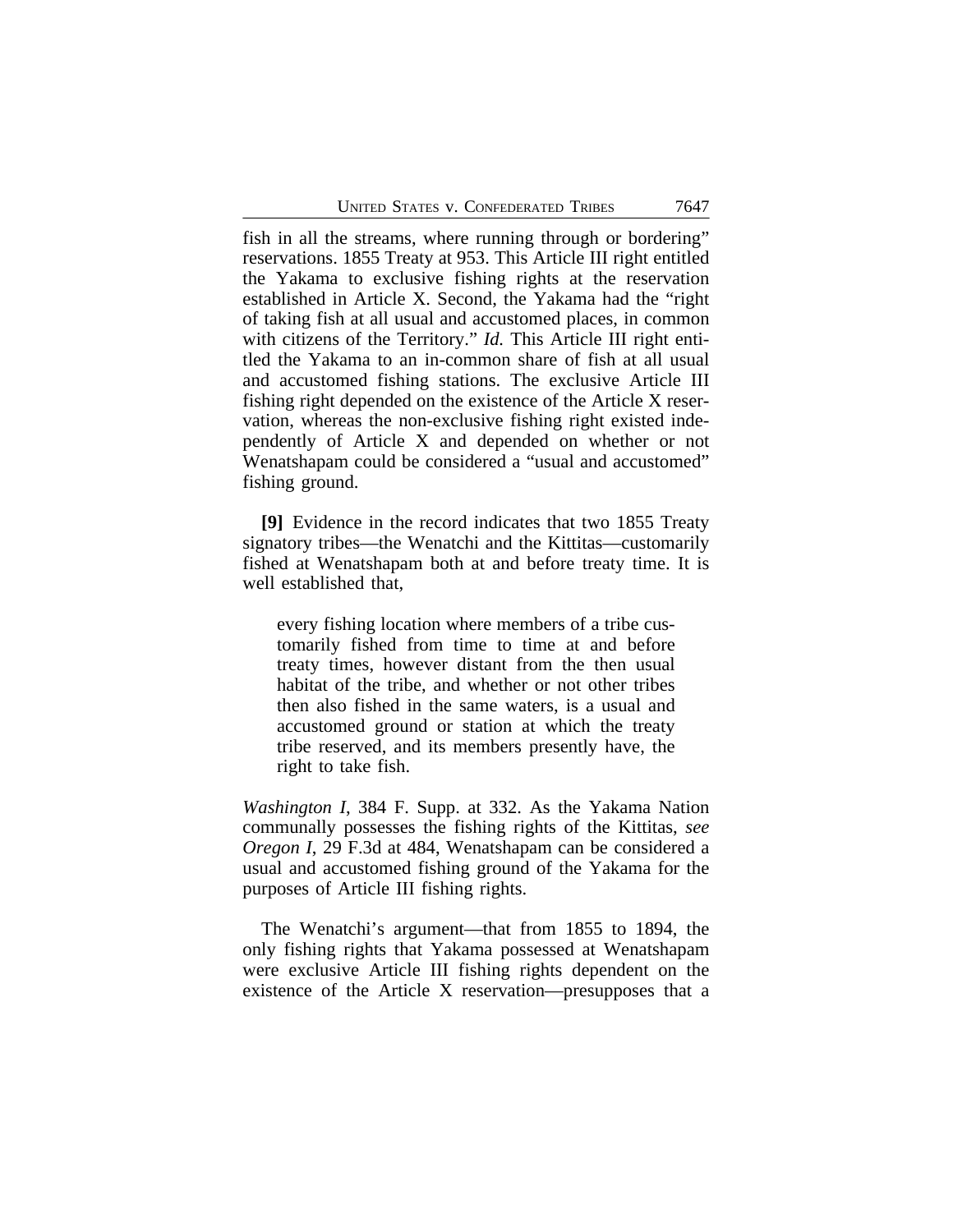tribe cannot possess both exclusive fishing rights and incommon usual and accustomed fishing rights at the same location, at the same time. When the Yakama entered the 1893 negotiations, the Wenatchi argue, any cession of their exclusive right to fish at Wenatshapam would have constituted a cession of all their rights to fish at Wenatshapam, as they were incapable of reserving a distinct non-exclusive fishing right that could not exist "at the same time" as their exclusive right.

While we recognize that the existence of both exclusive and non-exclusive fishing rights at the same location, at the same time, could be construed as redundant or unnecessary, we cannot conclude that the Yakama's reservation of an exclusive Article III right to fish at Wenatshapam renders inoperable their separate and distinct reservation of a nonexclusive Article III right to fish at the same location. One need only consider the present scenario—in which the Yakama subsequently ceded their exclusive right to fish at Wenatshapam—in order to ascertain the utility of reserving such a separate and distinct non-exclusive fishing right.

Ultimately, we need not—and do not—resolve the question inherent to Wenatchi's presupposition, because whether or not Yakama possessed both exclusive and non-exclusive Article III rights at Wenatshapam "at the same time," we agree with the district court's conclusion that non-exclusive fishing rights can and do exist on former reservations. Indeed, courts have observed that a tribe's fishing rights on a former reservation "cannot be exclusive when that reservation no longer exists, but such fishing must be 'in common with' non-treaty right fishermen." *Washington I*, 384 F. Supp. at 339. That is, once an 1855 Treaty tribe sells a reservation—and with it the exclusive right to fish at that location—it is free to exercise non-exclusive fishing rights at its usual and accustomed fishing grounds pursuant to Article III, absent an agreement to extinguish those rights. *See id.*; *see also Mille Lacs Band of Chippewa Indians*, 526 U.S. at 200-01 (holding that non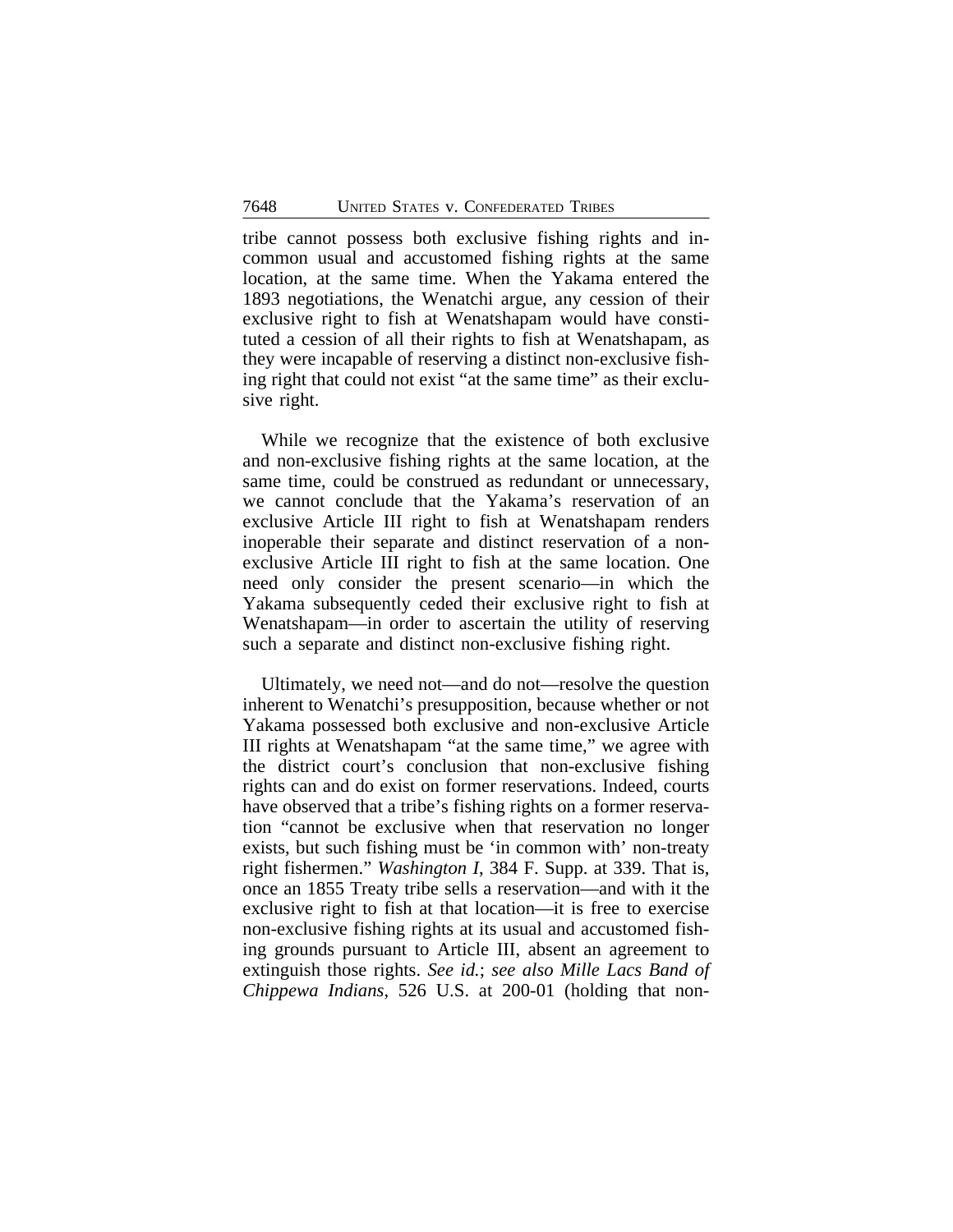exclusive usufructuary rights survived the sale of a reservation where the instrument terminating the reservation was silent as to those rights).

**[10]** The cession of a reservation does not change the fact that the rivers, streams, and lakes on the reservation may have been where a tribe "customarily fished from time to time at and before treaty times." *Washington I*, 384 F. Supp. at 332. It follows that while the 1894 Agreement's provision for the sale of the Article X reservation may have terminated Yakama's right to exclude others from fishing there, the Agreement did not change Yakama's non-exclusive Article III usual and accustomed fishing rights at that location unless it expressly provided for a cession of those rights.

**[11]** No such provision exists in the 1894 Agreement. Yakama's cession—with regard to fishing rights—is limited to its rights under Article X of the 1855 Treaty. Article I of the 1894 Agreement provides,

The said Indians hereby cede and relinquish to the United States all their right, title, interest, claim, and demand of whatsoever name or nature of[,] in, and to all their right of fishery, as set forth in article 10 of said treaty aforesaid and also all their right, title, interest, claim, or demand of, in, and to said land above described, or any corrected description thereof and known as the Wenatshapam fishery.

1894 Agreement at 320. The Yakama therefore expressly sold "all their right of fishery, *as set forth in article 10*" of the 1855 Treaty. *Id.* (emphasis added). The Agreement does not implicate or extinguish the Yakama's non-exclusive Article III fishing rights under the 1855 Treaty, but rather references fishing rights derived from Article X. *See id.* As the only Yakama fishing rights derived from Article X are exclusive

**<sup>2</sup>**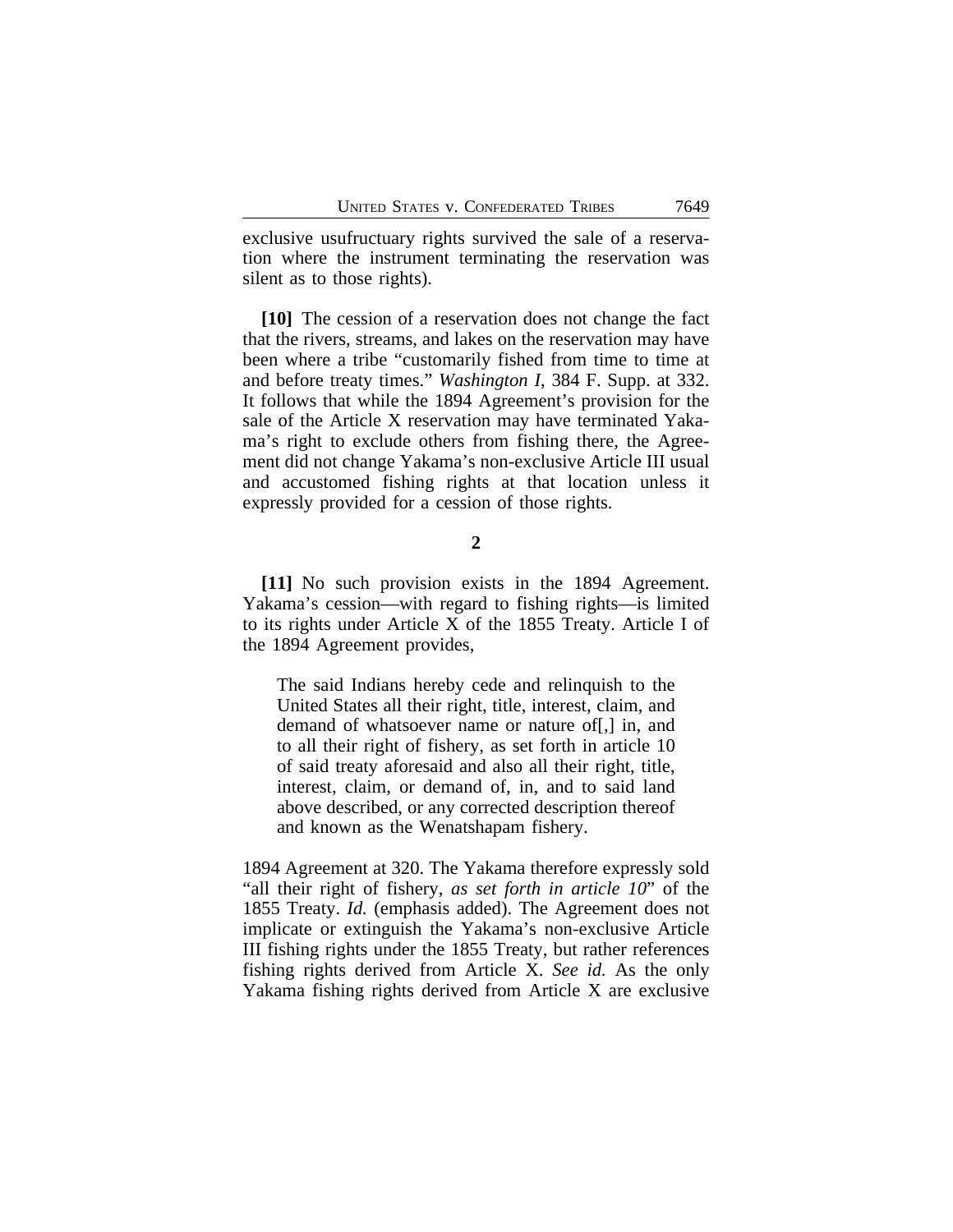rights under Article III, those are the only rights Yakama ceded.

Nevertheless, the Wenatchi would have us interpret the language ceding Yakama's "right, title, interest, claim, or demand of, in, and to said land above described" as impliedly ceding Yakama's on-reservation fishing rights. The Wenatchi argue that such an interpretation would render the qualifying language "as set forth in article 10 of said treaty aforesaid" mere surplusage if it were construed as limiting the cession of fishing rights to on-reservation rights—a disfavored reading. *See United States v. Bendtzen*, 542 F.3d 722, 727 (9th Cir. 2008) ("legislative enactments should not be construed to render their provisions mere surplusage" (citation and internal quotation omitted)). The Wentachi therefore urge us to view the language "as set forth in article 10" as a description of the location of the fishery instead of a limitation on the fishing rights sold by the Yakama.

We decline to adopt such a strained interpretation. A plain reading of the language, "and to all their right of fishery, as set forth in article 10 of said treaty aforesaid," indicates that the qualifying language, "as set forth in article 10," identifies what "right of fishery" is being ceded, not the location of the fishery itself. The only right of fishery derived from Article X is an exclusive right pursuant to Article III. The Wenatchi's suggestion that we employ the rule of construction disfavoring surplusage depends on an implied cession of fishing rights supplementing the plainly worded express cession, which contravenes our obligation to refrain from interpreting the agreement "according to the technical meaning of its words to learned lawyers." *Jones*, 175 U.S. at 11.

**[12]** We must interpret the words of the 1894 Agreement "in the sense in which they would naturally be understood by the Indians." *Id.* We cannot conclude that the Native Americans present throughout the negotiations would somehow discern an implied cession of exclusive on-reservation fishing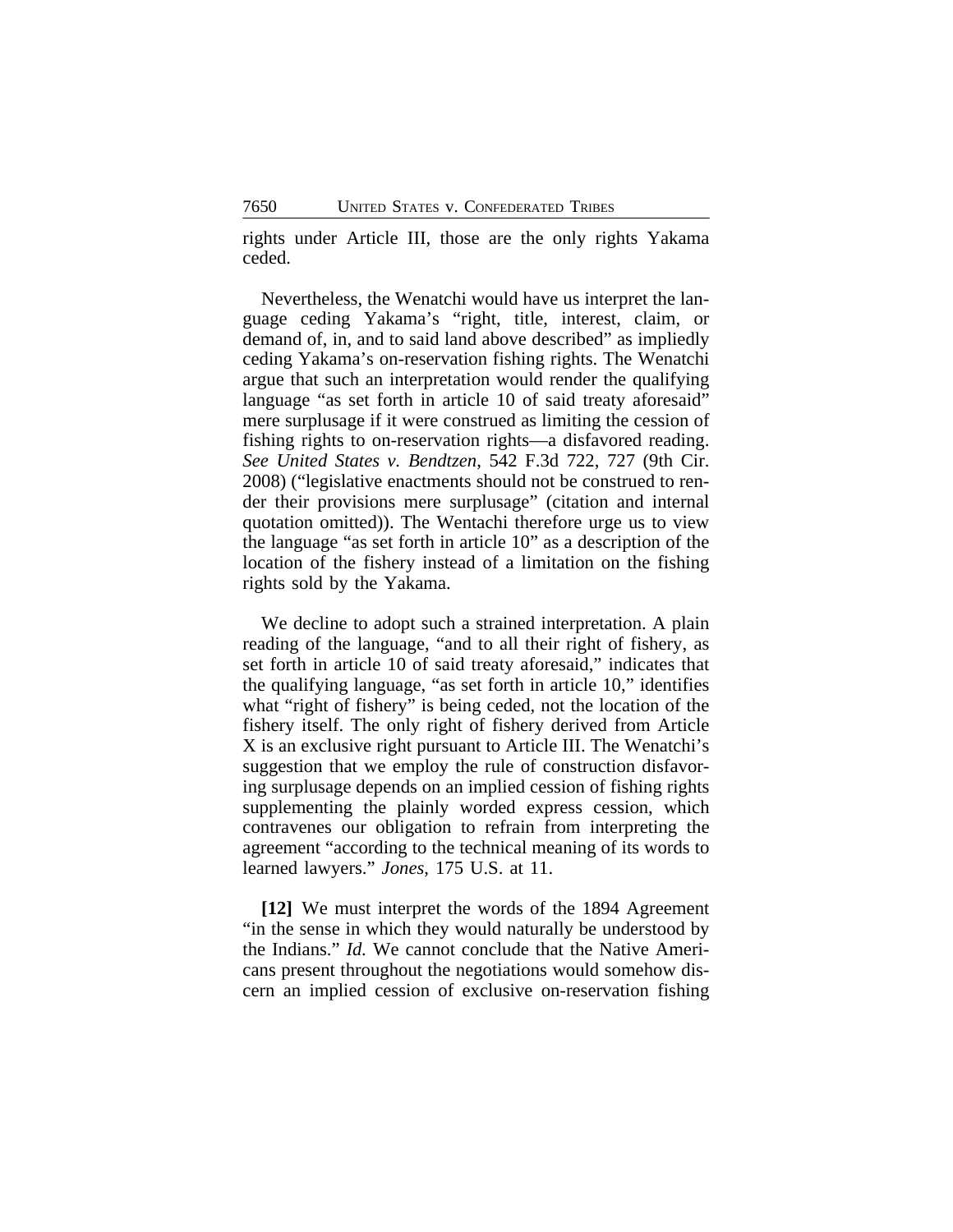rights accompanying their cession of land, therefore rendering their separate express cession of "all their right of fishery" a cession of non-exclusive Article III fishing rights at their usual and accustomed fishing places, despite the qualifying language, "as set forth in article 10." We instead reason that the language, "all their right of fishery, as set forth in article 10," does not implicate the Yakama's non-exclusive Article III rights.

**[13]** Where a Native American tribe cedes a right through a treaty or agreement, courts must be mindful that the instrument is "not a grant of rights to the Indians, but a grant of rights from them—a reservation of those not granted." *United States v. Winans*, 198 U.S. 371, 381 (1905). The 1894 Agreement sold all exclusive fishing rights reserved by the Yakama through the establishment of the Article X reservation. However, because the Yakama did not agree to sell their nonexclusive Article III fishing rights—as evidenced by the transcript of the negotiations and the 1894 Agreement itself—the Yakama reserved them. *See id.*

**[14]** We accordingly decline to construe the 1894 Agreement as ceding the Yakama's non-exclusive Article III fishing rights at Wenatshapam. *See Choctaw Nation*, 397 U.S. at 631.

#### **D**

**[15]** The Wenatchi argue that, should we conclude the Yakama retain non-exclusive fishing rights at Wenatshapam, Wenatchi fishing rights should be "primary" rights. "A primary right is the power to regulate or prohibit fishing by members of other treaty tribes." *United States v. Skokomish Indian Tribe*, 764 F.2d 670, 671 (9th Cir. 1985). We have held that when two tribes claim "usual and accustomed" fishing rights at the same location under two separate treaties signed with the United States at a common "treaty time," the tribe that controlled the fishing ground at treaty time—to the exclusion of other tribes—enjoys primary rights there. *United*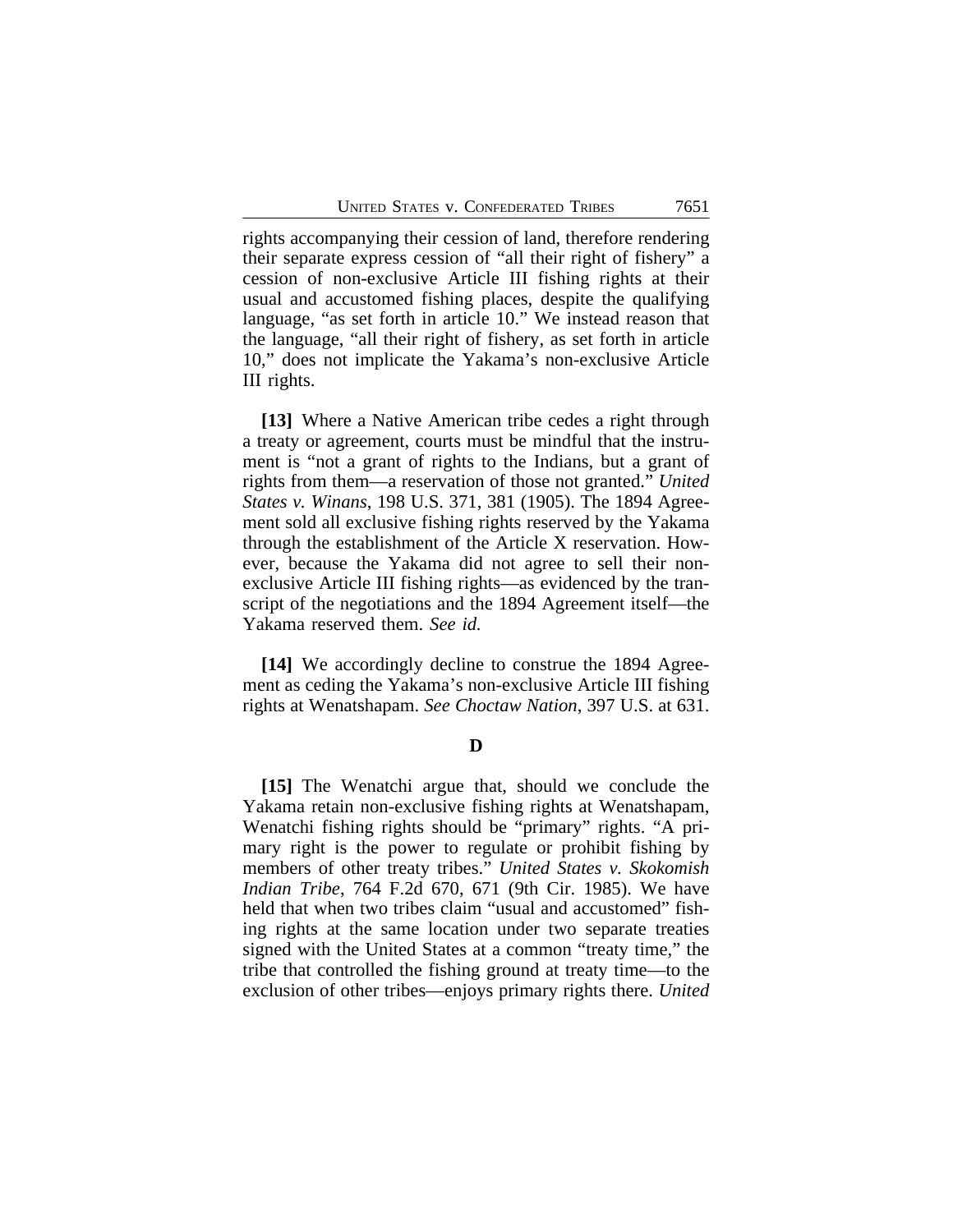*States v. Lower Elwha Tribe*, 642 F.2d 1141, 1143 (9th Cir. 1981). We conclude the Wenatchi do not have primary rights at Wenatshapam because we find the "primary" rights analysis contained in *Skokomish Indian Tribe* and *Lower Elwha* inapplicable to the present dispute.

**[16]** Our cases addressing primary fishing rights have analyzed pre-treaty "control" over a fishing ground because the treaties in those cases were intended to preserve fishing rights as they existed at and before "treaty time." *See Skokomish Indian Tribe*, 764 F.2d at 671 ("The treaties reserved to the signatory tribes their pre-treaty fishing rights in relation to one another."); *Lower Elwha*, 642 F.2d at 1144 ("[T]he tribes reasonably understood themselves to be retaining no more and no less of a right vis-a-vis one another than they possessed prior to the treaty."). Thus, if one tribe had the right to exclude another tribe from fishing at a particular fishing ground at "treaty time," the applicable treaty reserved that "primary" right. *Skokomish Indian Tribe*, 764 F.2d at 673; *Lower Elwha*, 642 F.2d at 1144.

**[17]** Importantly, *Lower Elwha* determined fishing rights arising under two treaties signed at virtually the same time. 642 F.2d at 1142. The Elwha Indians signed the Treaty of Point No Point on January 26, 1855, and the Makah Indians signed the Treaty with the Makah five days later on January 31, 1855. *Id.* When both tribes claimed the same location as a usual and accustomed fishing station under treaties signed at the same "treaty time," we considered four factors to determine which tribe controlled the location "at treaty time." **6** *Id.*

**<sup>6</sup>**Four factors were presented by an expert witness to determine "whether a tribe legitimately controlled an area: (1) proximity of the area to tribal population centers, (2) frequency of use and relative importance to the tribe, (3) contemporary conceptions of control or territory, and (4) evidence of behavior consistent with control." *Lower Elwha*, 642 F.2d at 1143 n.4. We subsequently noted that our opinion in *Lower Elwha* did not consider these factors "a rigid formula or test, but rather, indicated they were useful as an analytical tool." *Skokomish Indian Tribe*, 764 F.2d at 673.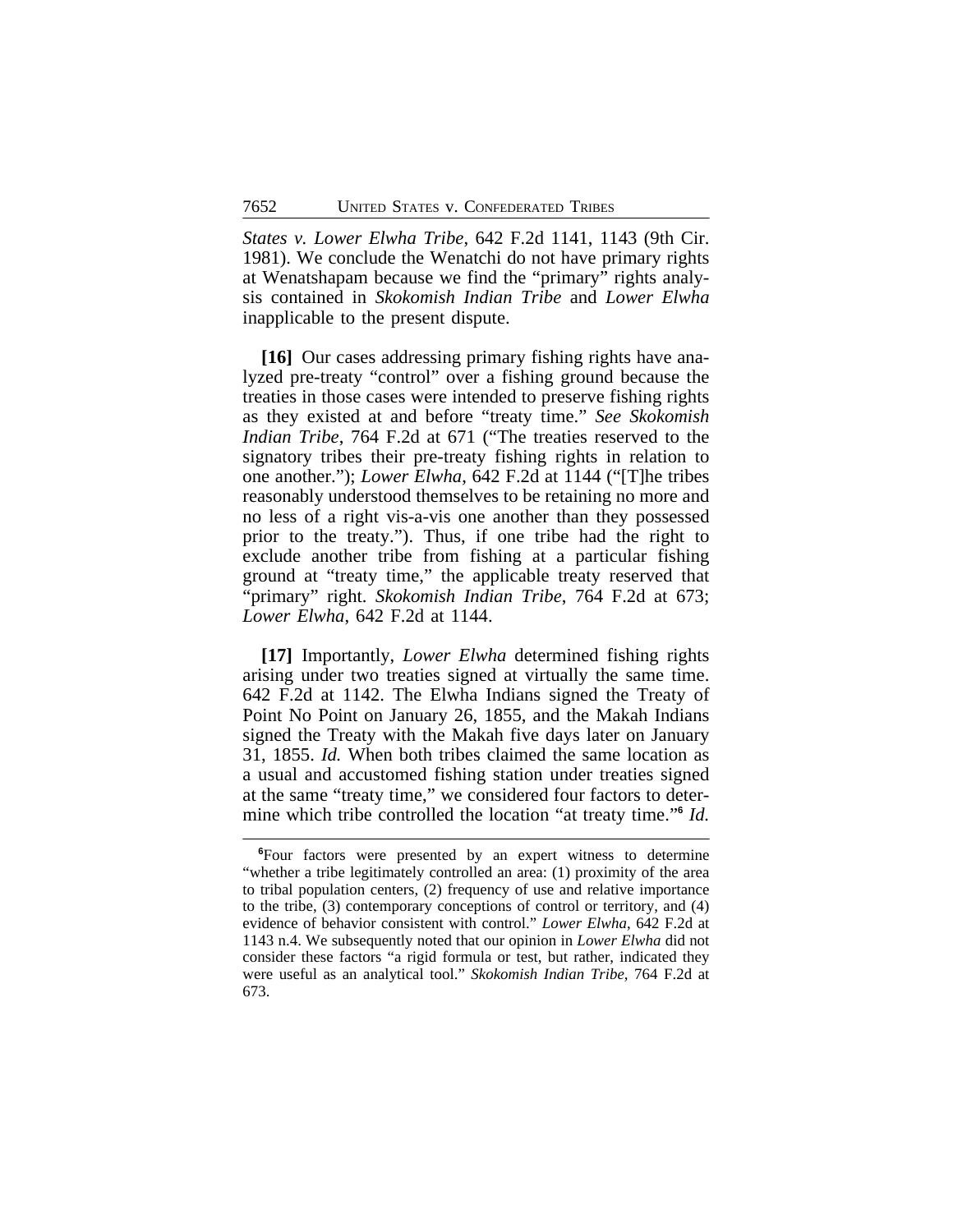In *Skokomish Indian Tribe*, we applied the same analysis to determine fishing rights between two tribes that also signed treaties with the United States in 1855. 764 F.2d at 673. Here, however, the Wenatchi's fishing rights exist pursuant to the 1894 Agreement and the Yakama's rights exist pursuant to the 1855 Treaty. Thus, unlike in *Lower Elwha* and *Skokomish Indian Tribe*, we are presented with a treaty and an agreement signed almost forty years apart. As a result, there is no common "treaty time" at which to determine control over Wenatshapam.

**[18]** Moreover, the 1894 Agreement did not reserve the pre-1855 Treaty fishing rights of the Wenatchi, but instead granted them new fishing rights independent of the 1855 Treaty. *See Oregon II*, 470 F.3d at 816 ("The 1894 Agreement was not set forth as an amendment to the 1855 Treaty."). While the Wenatchi's traditional presence at Wenatshapam undoubtedly played a large part in the decisions of the Yakama and the United States to convey these rights, the conveyance itself was not a preservation of fishing rights as they existed in 1855. Whether or not the Wenatchi can establish that they controlled Wenatshapam in 1855, they do not have 1855 Treaty fishing rights. *See Oregon I*, 29 F.3d at 486. We therefore conclude the Wenatchi do not have primary fishing rights at Wenatshapam.**<sup>7</sup>**

**<sup>7</sup>**We note that, were the Wenatchi able to establish they controlled Wenatshapam at "treaty time," applying the primary rights analysis would potentially prejudice their present fishing rights. We have held that the Wenatchi do not possess 1855 Treaty fishing rights, and that the "treaty time" fishing rights of all 1855 Treaty signatories—including the Wenatchi—vested in the Yakama Nation at the time of signing the treaty. *See Oregon I*, 29 F.3d at 486. If the Wenatchi were able to demonstrate that they controlled Wenatshapam in 1855, their primary rights would theoretically be vested in the Yakama Nation through the 1855 Treaty. *See id.*; *Lower Elwha*, 642 F.2d at 1143. The Yakama could then exclude the Wenatchi from fishing at Wenatshapam using the very rights gained as a result of the Wenatchi's aboriginal control of the fishery. *See Oregon I*, 29 F.3d at 486. The possibility of such an inequitable result further persuades us that the primary rights analysis is inapplicable to the present dispute.